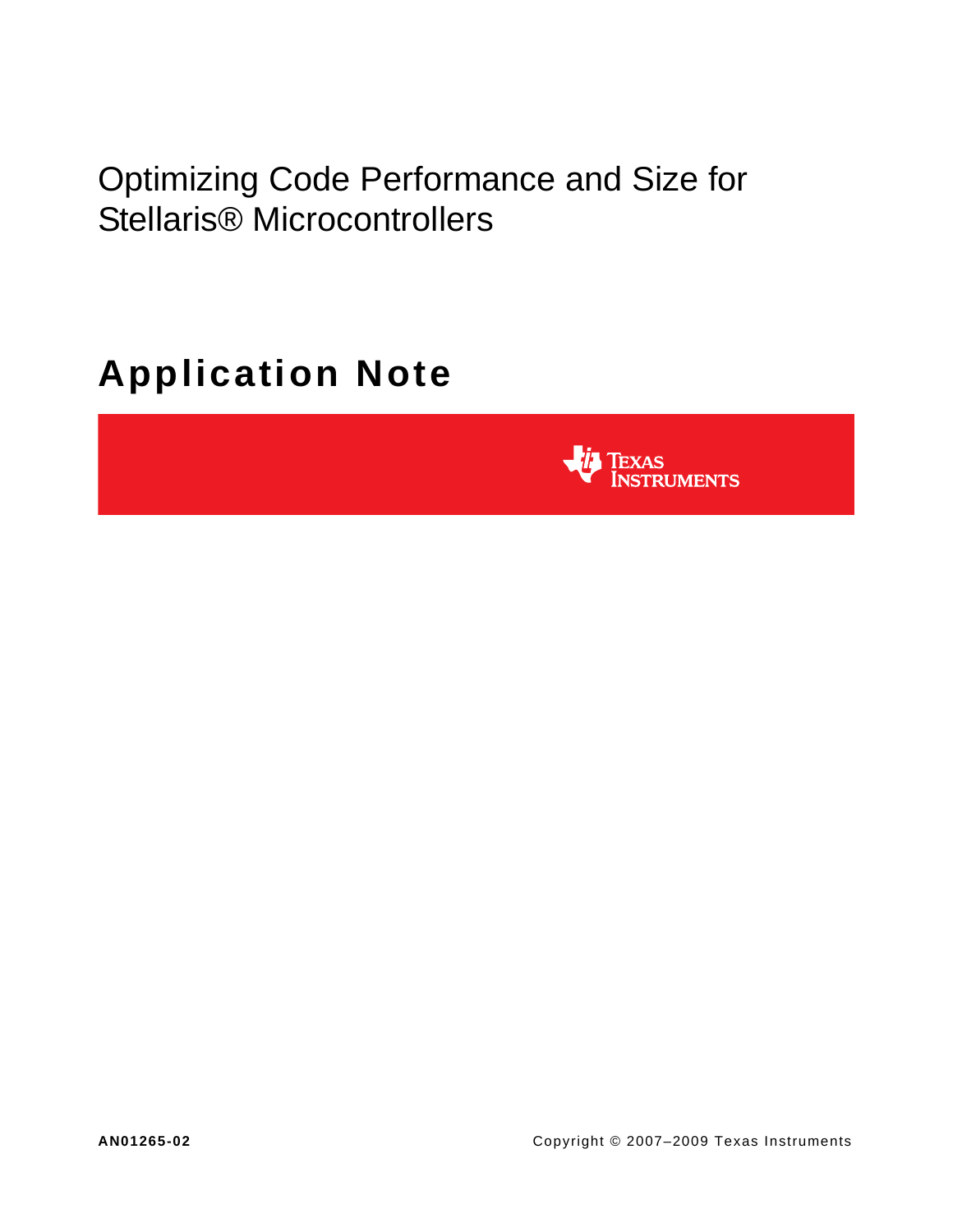## **Copyright**

Copyright © 2007-2009 Texas Instruments, Inc. All rights reserved. Stellaris and StellarisWare are registered trademarks of Texas Instruments. ARM and Thumb are registered trademarks, and Cortex is a trademark of ARM Limited. Other names and brands may be claimed as the property of others.

Texas Instruments 108 Wild Basin, Suite 350 Austin, TX 78746 Main: +1-512-279-8800 Fax: +1-512-279-8879 http://www.luminarymicro.com



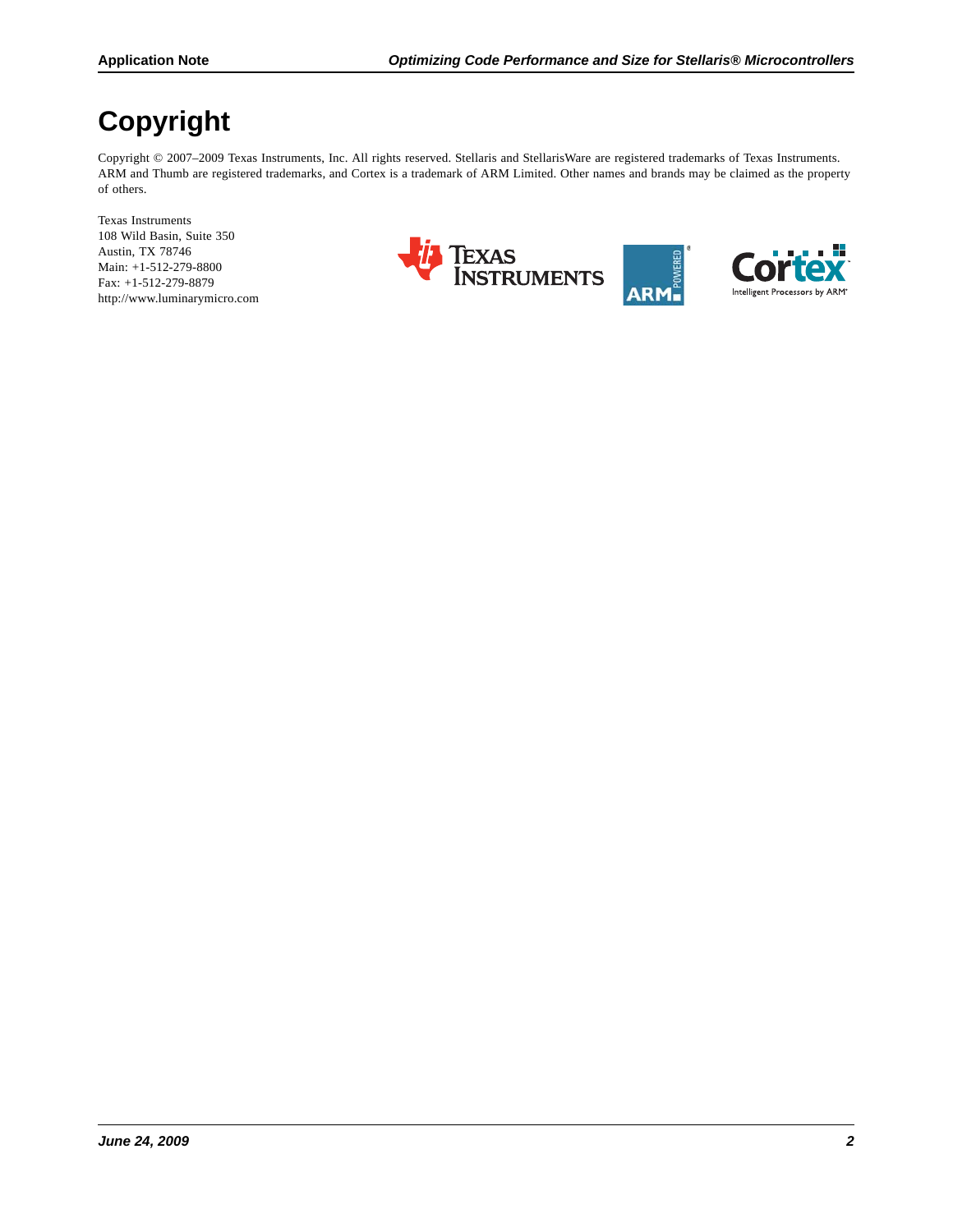## **Table of Contents**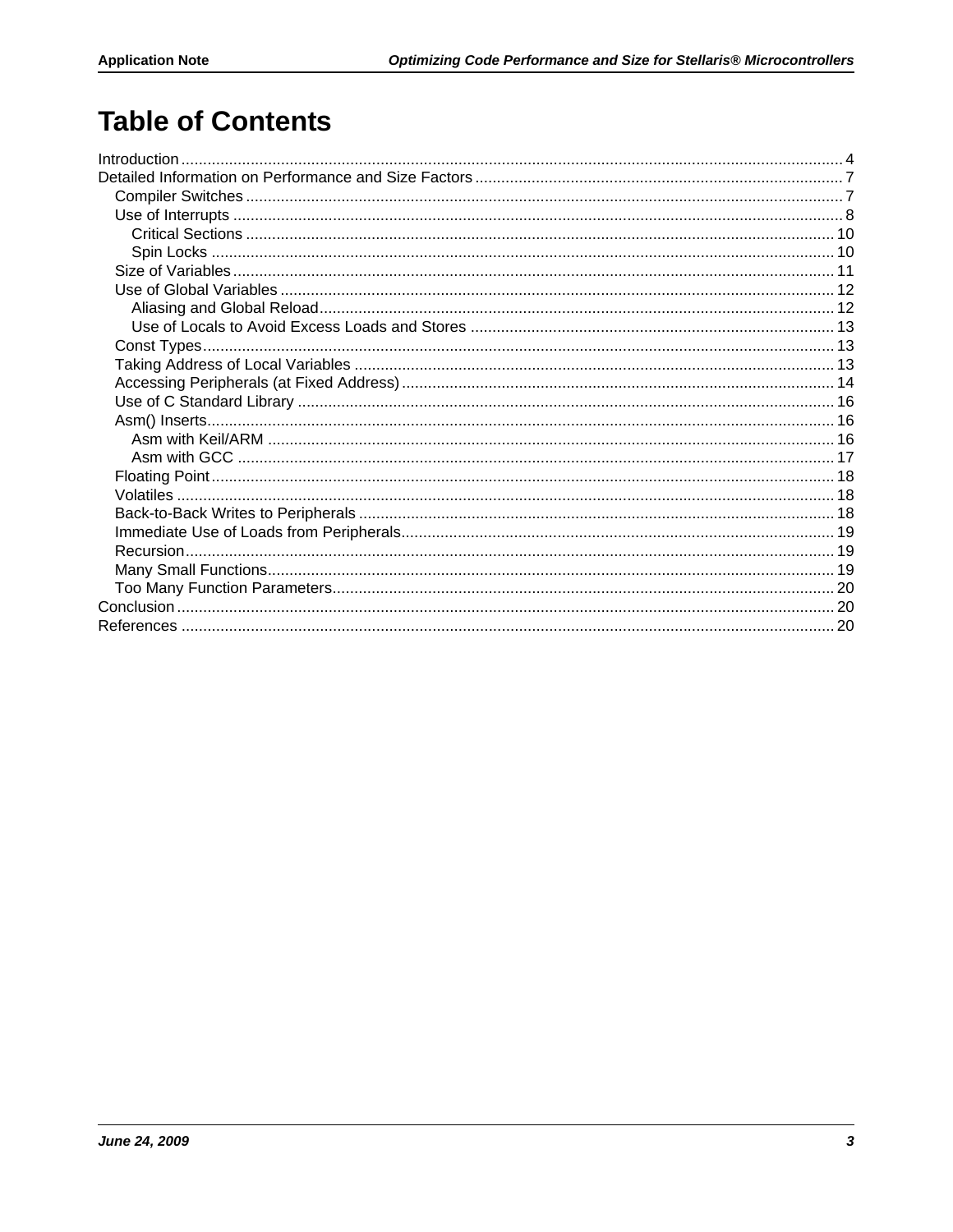## <span id="page-3-0"></span>**Introduction**

This application note provides a summary of main factors that affect code performance and size for Stellaris® microcontrollers as well as a detailed discussion of how to improve code performance and size including example code where useful. [Table 1](#page-3-1) provides a summary of the main factors.

| <b>Factor</b>                             | <b>Impact</b>                                                                                                                                                                                                                                                                                                                             | <b>Hidden Cost</b>                                                                                                                                                                                                                                                                                                                                                                                                                                                                                                           | <b>Stellaris and ARM®</b><br>Cortex <sup>™</sup> -M3                                                                                                                                                                                                                                                                                                                                                                                    |
|-------------------------------------------|-------------------------------------------------------------------------------------------------------------------------------------------------------------------------------------------------------------------------------------------------------------------------------------------------------------------------------------------|------------------------------------------------------------------------------------------------------------------------------------------------------------------------------------------------------------------------------------------------------------------------------------------------------------------------------------------------------------------------------------------------------------------------------------------------------------------------------------------------------------------------------|-----------------------------------------------------------------------------------------------------------------------------------------------------------------------------------------------------------------------------------------------------------------------------------------------------------------------------------------------------------------------------------------------------------------------------------------|
| Compiler<br>switches (see<br>page 7)      | $\bullet$ Code<br>performance<br>Code size                                                                                                                                                                                                                                                                                                | Code and/or data are larger or slower than<br>expected due to not getting the most from the<br>compiler.                                                                                                                                                                                                                                                                                                                                                                                                                     | Each compiler has its own<br>switches (see page 7). But,<br>minimally, use of -O2 or -O3<br>along with optimizing for time or<br>space is crucial.                                                                                                                                                                                                                                                                                      |
| Interrupt usage<br>(see page 8)           | System load<br>$\bullet$<br>This includes overhead, worst-case nesting, and<br>latency (especially if there are not enough<br>Responsiveness<br>priorities). Multi-cycle instructions will hold off<br>interrupt. Higher priority interrupt coming in<br>during servicing is held off.<br>"Stubs" and hidden code to handle interrupts in |                                                                                                                                                                                                                                                                                                                                                                                                                                                                                                                              | Stellaris parts have very fast<br>interrupt response, will interrupt a<br>multi-cycle instruction<br>(interrupt-continue for LDM and<br>STM, unlike the blocking ARM7/<br>ARM9 for example), and support                                                                                                                                                                                                                                |
| Variable size<br>(see page 11)            | Algorithm time<br>$\bullet$<br>Load/store<br>$\bullet$<br>Computation<br>$\bullet$<br>Extra code<br>$\bullet$<br>size (often<br>dramatic)                                                                                                                                                                                                 | software.<br>Using variables larger than the processor is<br>comfortable with means extra loads/stores, extra<br>computation (software routines versus<br>hardware), or far slower instructions. This often<br>ends up as calls, which does not add to size, but<br>does significantly affect performance.<br>Using variables smaller than optimal may mean<br>extra instructions to sign or unsign extend (on<br>load and after computations). These may also<br>prevent the use of optimal load and store<br>instructions. | 8 levels of fully nested priority.<br>Long long is generally optimized<br>due to special instructions (for<br>example, ADDC and UMULL).<br>Smaller globals and statics are<br>okay, but locals are best as ints<br>and unsigned ints (or longs). If<br>globals/static are used a lot, copy<br>to int locals for duration, and copy<br>back. It is not unusual to have a<br>40% increase in function size due<br>to use of short locals. |
| Global variable<br>usage (see<br>page 12) | • Load/store<br>cost<br>$\bullet$<br>Extra<br>instructions                                                                                                                                                                                                                                                                                | Compilers have to assume globals have been<br>modified across function calls and so must<br>reload around calls. This is even worse with<br>global pointers (it has to assume both the pointer<br>may have changed and what is pointed to has<br>also changed).                                                                                                                                                                                                                                                              | Cortex-M3 has 13 32-bit<br>general-purpose registers, so it is<br>best to use locals whenever<br>possible. Compilers will not put<br>locals on the stack unless<br>necessary.                                                                                                                                                                                                                                                           |
| Const types<br>(see page 13)              | $\bullet$<br>Loads instead<br>of moves<br>• Duplicate<br>memory in<br>flash and RAM                                                                                                                                                                                                                                                       | Global const variables in C may be allocated to<br>SRAM and have their init value in flash. In all<br>cases, the value would normally be loaded from<br>memory (unless the compiler can see its initial<br>value). Static const scalar variables are like<br>#define macro constants and will not be stored in<br>memory if not needed (address not taken, value<br>small enough to be an immediate).                                                                                                                        | Different compilers and<br>optimization levels will affect how<br>global const is treated.<br>Static const is more reliable for all<br>compilers. Enum constants are<br>also a good choice (and can be<br>used with normal ints).                                                                                                                                                                                                       |

<span id="page-3-1"></span>**Table 1. Main Factors Affecting Performance and Size**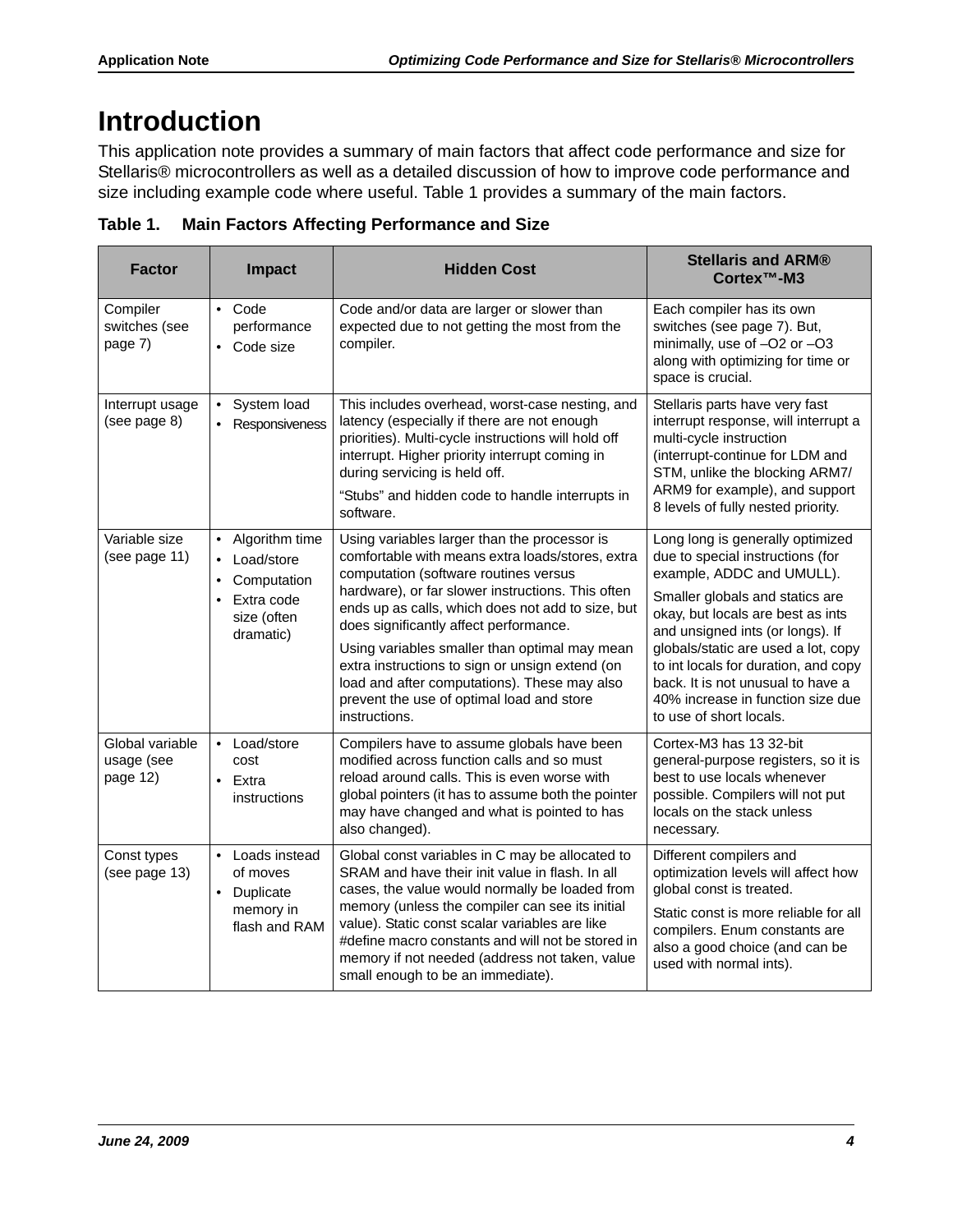| <b>Factor</b>                                                   | <b>Impact</b>                          | <b>Hidden Cost</b>                                                                                                                                                                                                                                                                                                                                                                                                                                                                                                                                                                                                                                                                          | <b>Stellaris and ARM®</b><br>Cortex <sup>™</sup> -M3                                                                                                                                                                                                                                                                                                                                                                                                                                   |
|-----------------------------------------------------------------|----------------------------------------|---------------------------------------------------------------------------------------------------------------------------------------------------------------------------------------------------------------------------------------------------------------------------------------------------------------------------------------------------------------------------------------------------------------------------------------------------------------------------------------------------------------------------------------------------------------------------------------------------------------------------------------------------------------------------------------------|----------------------------------------------------------------------------------------------------------------------------------------------------------------------------------------------------------------------------------------------------------------------------------------------------------------------------------------------------------------------------------------------------------------------------------------------------------------------------------------|
| Taking address<br>of local<br>variables (see<br>page 13)        | • Load/Store<br>versus<br>registers    | Local variables are only allocated to the stack if<br>they have to be. Keeping them in registers (and<br>sharing a register between different ones not<br>used at the same time) gives big gains in<br>performance (that is, not having to do loads and<br>stores). Taking the address of a local will force it<br>to the stack regardless of optimization level.                                                                                                                                                                                                                                                                                                                           | All Cortex-M3 compilers support<br>all-in-register locals when<br>optimizations are turned on (size<br>or speed).                                                                                                                                                                                                                                                                                                                                                                      |
| Accessing<br>peripherals (at<br>fixed address)<br>(see page 14) | • Extra loads<br>Loads versus<br>moves | Access to peripherals and system registers can<br>be handled in a number of ways in C. But, most<br>ways generate more code and are much slower.<br>The optimal solution varies from one processor<br>to another, and also one compiler to another.<br>This makes it much harder when porting code.<br>The four most common techniques for accessing<br>peripherals are:<br>• Casted constants, for example,<br>*((short*)0x400000)<br>Global or static pointers (to scalar or<br>structure)<br>Local pointer loaded from a constant<br>$\bullet$<br>(structure or scalar)<br>Global structures (or arrays) positioned by the<br>$\bullet$<br>linker (via section or linker script)         | Local pointers to volatile<br>structures (and scalars) and<br>positioned structures (and arrays)<br>are usually the most efficient on<br>many compilers because offsets<br>are generated from a<br>register-based base address<br>pointer. The pointers loaded from<br>a constant are extra work (per<br>routine) but may be the most<br>efficient because the compiler can<br>generate the constant inline in<br>many cases (which avoids a load<br>from a linker fixed up address).  |
| Use of standard<br>C library (see<br>page 16)                   | • Performance<br>Size<br>$\bullet$     | The C runtime library was developed for hosted<br>computers. It carries a lot of baggage which can<br>rob performance in many places. Each compiler<br>vendor treats the libraries differently, some doing<br>a better job than others. Most library functions<br>should be avoided, although memcpy() is<br>normally optimized.                                                                                                                                                                                                                                                                                                                                                            | DriverLib with both peripheral<br>support and debug support (such<br>as a printf) is provided.<br>Some vendors also support a<br>cut-down library (for example, Keil<br>Microlib or Rowley mcu-lib). Gcc<br>does not have a cutdown lib.                                                                                                                                                                                                                                               |
| Asm() inserts<br>(see page 16)                                  | $\bullet$ Extra<br>instructions        | Asm() inserts are a way that compilers allow use<br>of processor special instructions. Sometimes,<br>these are used to get to system instructions (for<br>example, interrupt masking), but they are also<br>used for performance enhancing instructions (for<br>example, fixed point support, special bit<br>handling, and so on). The problem is that many<br>compilers treat these as a function call and so<br>unload all scratch registers (saving back to<br>stack, reloading after) thereby adding cost. A few<br>compilers (for example, gcc) allow you to mark<br>the asm() insert to say what registers it modifies<br>(other than output result), so it is inlined quite<br>well. | For Keil/ARM compiler, use<br>built-in "intrinsics", such as _clz<br>(for CLZ instruction) when<br>possible.<br>Keil/ARM compiler no longer<br>supports asm() inserts, must use<br>asm functions. But, function with<br>exactly 4 bytes of size (other than<br>return) will be inlined by linker<br>(though still treated as call) with<br>--inline.<br>New DriverLib include will map<br>instructions and system<br>operations as ideally as possible<br>for the different compilers. |

|  |  | Table 1.  Main Factors Affecting Performance and Size (Continued) |  |  |
|--|--|-------------------------------------------------------------------|--|--|
|--|--|-------------------------------------------------------------------|--|--|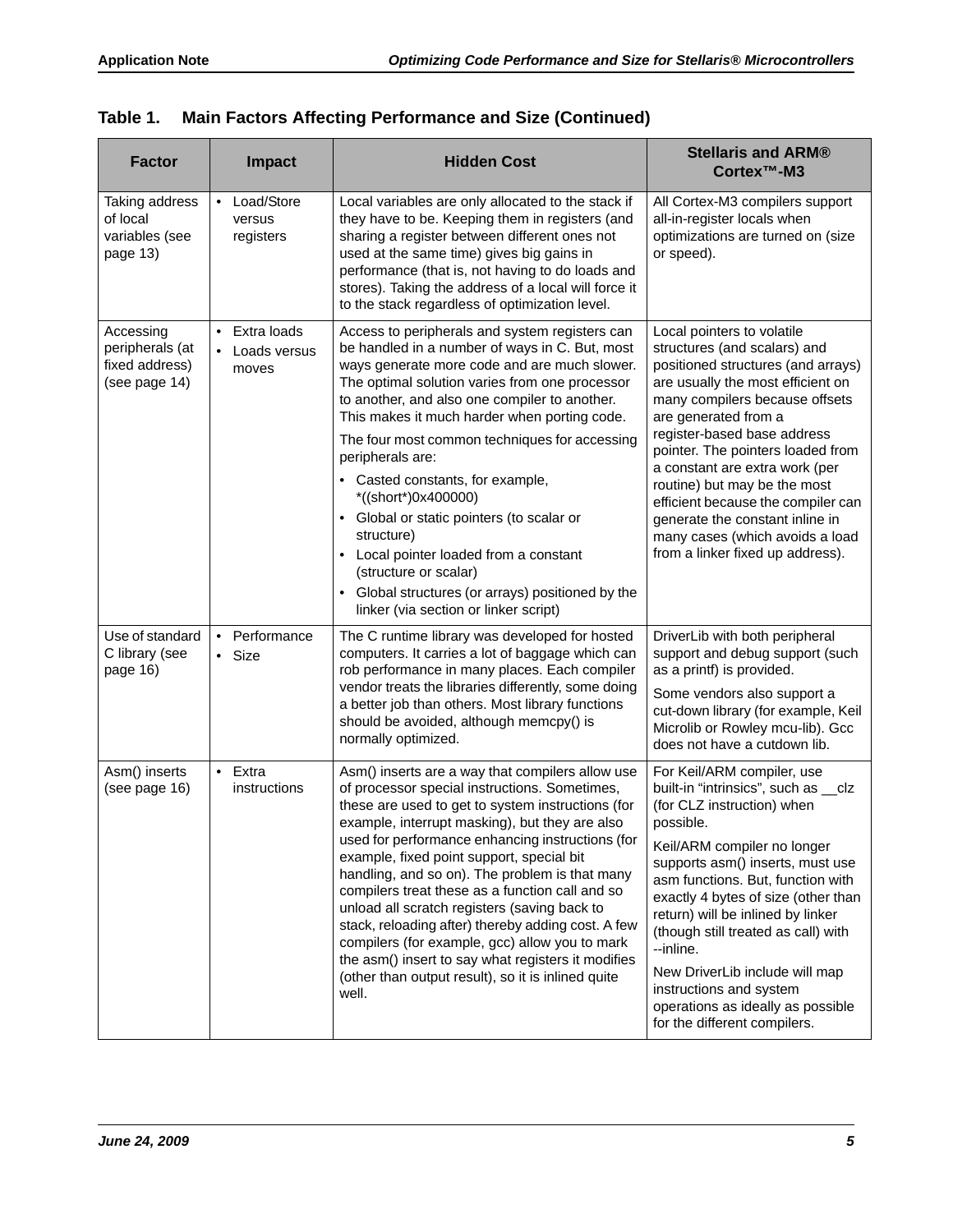| <b>Factor</b>                                                  | <b>Impact</b>                              | <b>Hidden Cost</b>                                                                                                                                                                                                                                                                                                                                                                                                                                                                                                             | <b>Stellaris and ARM®</b><br>Cortex <sup>™</sup> -M3                                                                                                                                                                                                                                             |
|----------------------------------------------------------------|--------------------------------------------|--------------------------------------------------------------------------------------------------------------------------------------------------------------------------------------------------------------------------------------------------------------------------------------------------------------------------------------------------------------------------------------------------------------------------------------------------------------------------------------------------------------------------------|--------------------------------------------------------------------------------------------------------------------------------------------------------------------------------------------------------------------------------------------------------------------------------------------------|
| Floating point<br>(see page 18)                                | • Performance<br>• Code size               | Using floating point is expensive on<br>microcontrollers due to lack of hardware support.<br>The software algorithms provided by compilers<br>vary significantly in quality. Some vendors have<br>non-standard but fast floating point libs.<br>Non-standard means less checking (NaN,<br>Infinity, Denormal), so is often quite acceptable if<br>floating is absolutely required.                                                                                                                                             | If you must use floating point,<br>check with your compiler vendor<br>and third parties for highly<br>optimized floating point (such as<br>single precision only, minimal<br>checking). This can have more<br>than a 10x improvement over the<br>default double-precision software<br>libraries. |
| Volatiles (see<br>page 18)                                     | • Load/store<br><b>Broken</b><br>behavior  | It is important to use the volatile keyword for<br>peripherals. The behavior when not used may<br>vary from compiler to compiler and even with the<br>same compiler depending on command line<br>switches, debug versus release builds, and even<br>based on small changes in the code. An<br>example case is:<br>while (Uart0_status & UART_DATA_WAITING)<br>This can cause a problem (many compilers<br>optimize that based on it being a global that will<br>not change its value if no function calls within the<br>loop). | The volatile keyword should be<br>used on pointers and globals/<br>statics positioned over peripheral<br>registers.<br>Note that volatile use prevents<br>most optimizations, including<br>code order and other factors. So,<br>volatile use is best localized in a<br>routine.                  |
| Back-to-back<br>writes to<br>peripherals<br>(see page 18)      | $\bullet$<br>Store cost                    | In spite of the previous statement about<br>localizing volatiles, it is important to understand<br>the impact of back-to-back stores. Many<br>processors can hide some of the cost of a<br>wait-stated store, but this is generally defeated<br>once there is more than one in a row.<br>By moving register-based instructions between,<br>the store has a chance to be processed in the<br>background.                                                                                                                        | Code of the form:<br>MyPeriph reg0 = $x$ ;<br>MyPeriph reg1 = $y$ ;<br>MyPeriph reg2 = $z$ ;<br>Will often be less efficient than:<br>MyPeriph reg0 = $x$ ;<br>$y =$ some computation<br>MyPeriph reg1 = $y$ ;<br>z = some computation<br>MyPeriph reg2 = $z$ ;                                  |
| Immediate use<br>of loads from<br>peripherals<br>(see page 19) | Load cost<br>$\bullet$                     | Unlike stores, loads are often best when they are<br>back-to-back. For normal load followed by an<br>ALU instruction, the processor has to wait for the<br>load to complete before it can do anything. For<br>wait-stated loads, this adds extra time. If a set of<br>loads are back-to-back, the processor can often<br>generate the next address while waiting for the<br>preceding wait-stated load, so hiding some of the<br>cost.                                                                                         | Code of the form:<br>// x is local<br>$x = MyPeriph_reg0;$<br>$y = MyPeriph_reg1;$<br>$z = MyPeriph reg2;$<br>// now operate on x, y, z<br>Will usually be more efficient and<br>may compress to LDM.                                                                                            |
| Recursion (see<br>page 19)                                     | Stack memory<br>$\bullet$<br>• Performance | Recursion is often the simplest way to deal with<br>certain algorithmic problems. But, recursion uses<br>stack space and reduces register optimizations<br>(because the recursive calls force scratch<br>registers to be unloaded, and locals must be<br>re-generated).                                                                                                                                                                                                                                                        | One way to improve recursion is<br>to make the recursive function<br>static. The compiler will often be<br>able to optimize the entry and exit<br>when it knows where all the calls<br>are coming from.                                                                                          |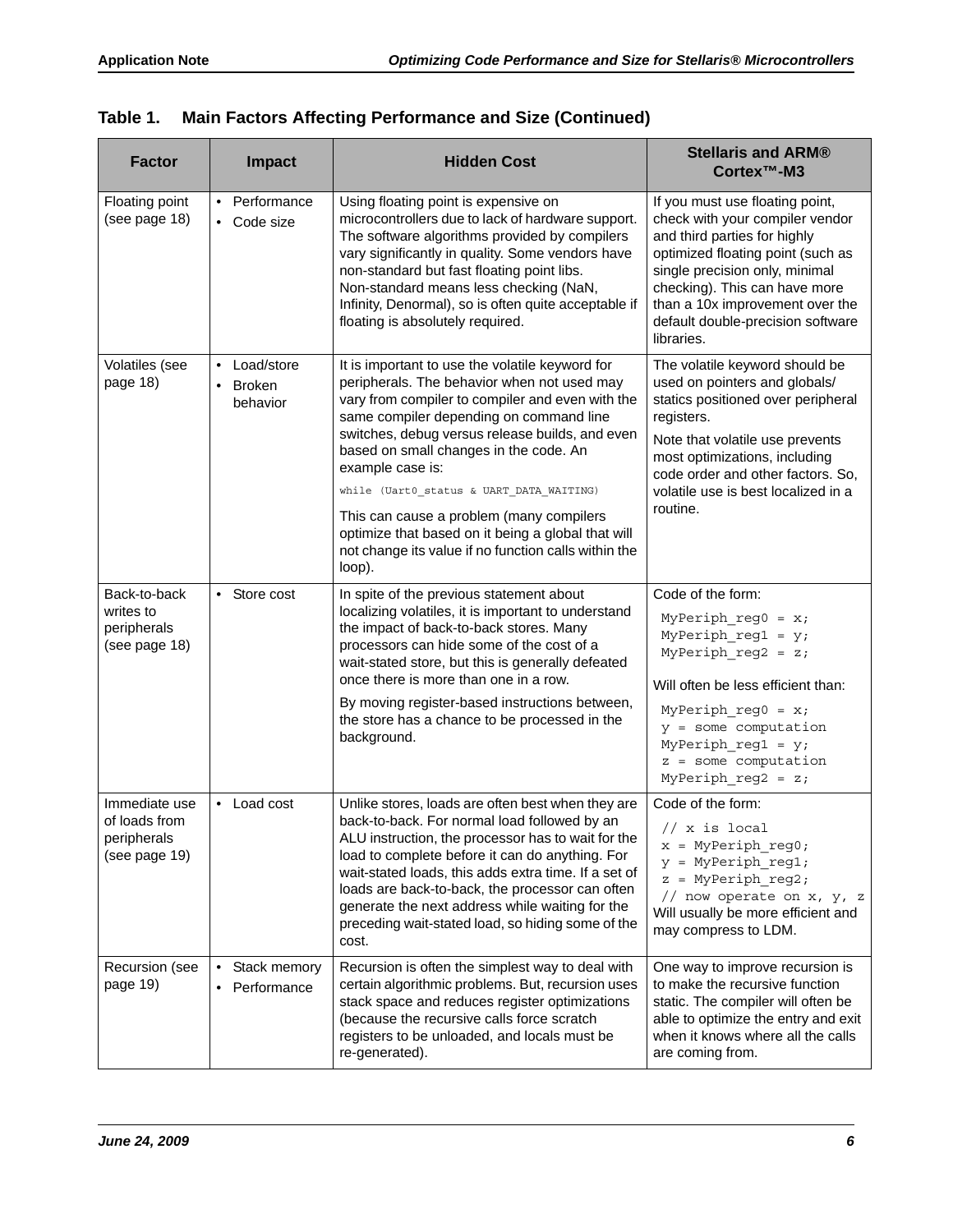| <b>Factor</b>                                       | <b>Impact</b>                          | <b>Hidden Cost</b>                                                                                                                                                                                                                                                                                                          | <b>Stellaris and ARM®</b><br>$CortexTM - M3$                                                                                                                                                                                            |
|-----------------------------------------------------|----------------------------------------|-----------------------------------------------------------------------------------------------------------------------------------------------------------------------------------------------------------------------------------------------------------------------------------------------------------------------------|-----------------------------------------------------------------------------------------------------------------------------------------------------------------------------------------------------------------------------------------|
| Many small<br>functions (see<br>page 19)            | Performance<br>$\bullet$ Size          | For many 8-bit and 16-bit processors, it is more<br>efficient to break applications up into many small<br>functions (sometimes called "factoring"). This is<br>faster due to limits on number of registers and<br>lack of a real stack. This is generally<br>unnecessary and counter-productive on a 32-bit<br>processor.   | Larger functions do well due to the<br>number of registers. Extra calls<br>add performance costs due to call<br>overhead, scratch register rules,<br>and other factors impacting<br>optimizations. These also add<br>size per function. |
| Too many<br>function<br>parameters<br>(see page 20) | Performance<br>$\bullet$<br>Memory use | Each processor has different rules about<br>argument passing. For those that can only pass<br>on the stack, the parameter count is not typically<br>a real factor (unless there are two classes of<br>stack). For cases where register passing is used,<br>it is slower to have more than four parameters to<br>a function. | It is true that functions with four or<br>less scalar/pointer arguments will<br>be faster. This is because the first<br>four arguments are passed in<br>registers, and the remaining<br>arguments are passed on the<br>stack.           |

**Table 1. Main Factors Affecting Performance and Size (Continued)**

## <span id="page-6-0"></span>**Detailed Information on Performance and Size Factors**

This section describes the factors summarized in [Table 1](#page-3-1) in more detail and provides example code to improve code performance and size.

#### <span id="page-6-1"></span>**Compiler Switches**

The most important starting point is the optimizer. When debugging early on, it may be reasonable to use minimal or no optimizations. This ensures that the code behaves as written (for example, steps follow source lines, variables have the expected value at the expected time, and so on).

Once the application appears to be functionally correct, it is important to enable optimizations. The reason for optimizing is faster code and smaller code. Generally, faster code is smaller (or only larger where it adds advantage) and smaller code is generally faster than unoptimized code.

The two main optimization switches are the level of optimization control (-O0, -O1, -O2, -O3) and the optimize for time versus space switch (-Os for gcc to optimize for space (versus time), -Otime for Keil/ARM to optimize for time (versus space)). Note that the different compilers and IDEs default differently, so you need to check that you are using the switch needed for what matters.

The optimization level makes a big difference between none, -O0, and –O1 and –O2. –O3 normally provides more performance optimizations (code rearrangement) than space, and is very hard to use with a debugger (line tracking).

For example, the Stellaris LM3S811 evaluation board game program on a Keil/ARM compiler has the statistics shown in [Table 2.](#page-6-2)

<span id="page-6-2"></span>

|  | Table 2. Stellaris LM3S811 Evaluation Board Game Statistics |  |  |  |  |
|--|-------------------------------------------------------------|--|--|--|--|
|--|-------------------------------------------------------------|--|--|--|--|

| <b>Optimization</b> | <b>Code Size</b> | Delta (Code)<br>from -00 | <b>RO</b> | <b>RW</b> | <b>ZI (C Commons)</b> |
|---------------------|------------------|--------------------------|-----------|-----------|-----------------------|
| -O0 space           | 9008             | _                        | 1812      | 24        | 736                   |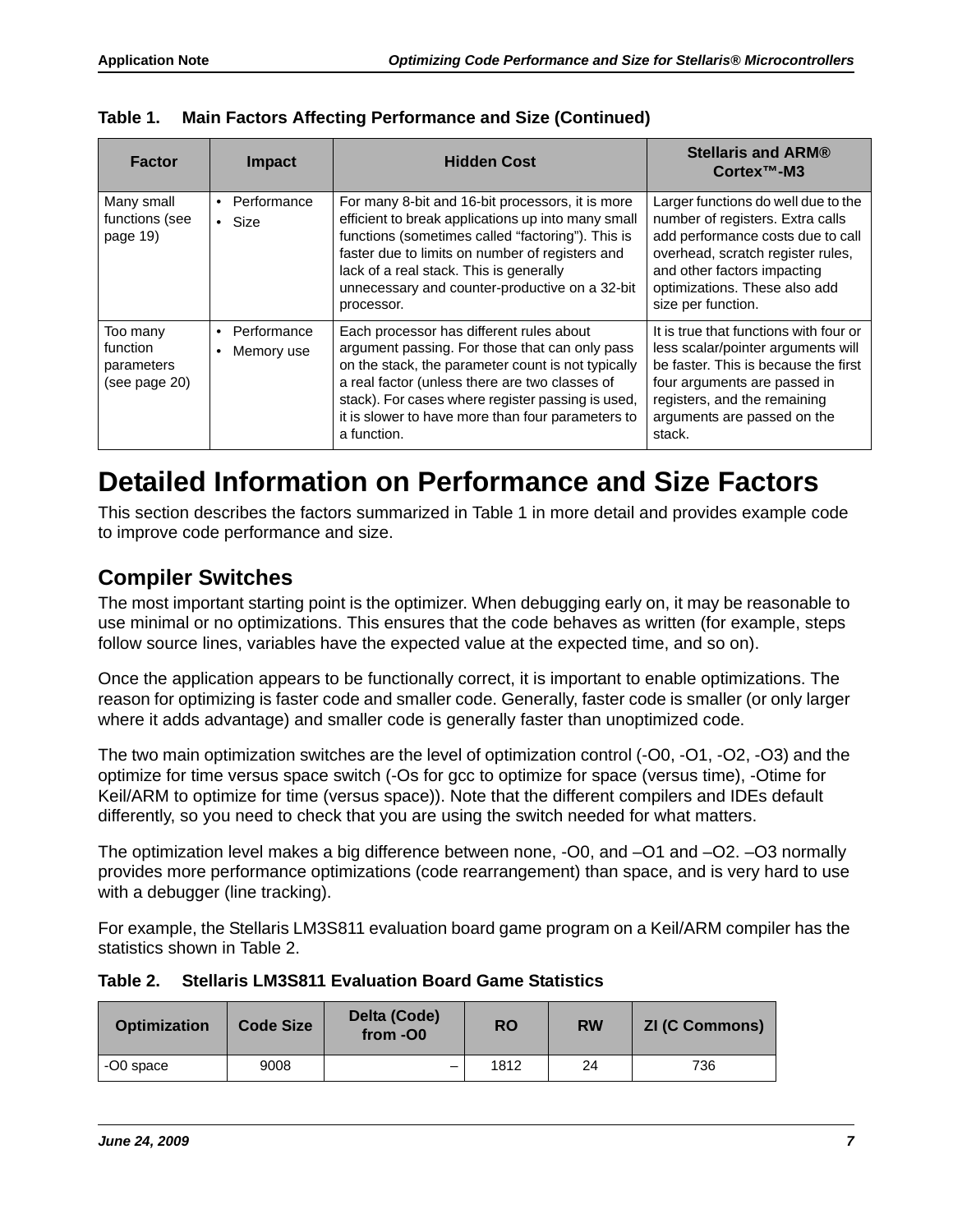| <b>Optimization</b>  | <b>Code Size</b> | Delta (Code)<br>from -00 | <b>RO</b> | <b>RW</b> | <b>ZI (C Commons)</b> |
|----------------------|------------------|--------------------------|-----------|-----------|-----------------------|
| -O1 space            | 6764             | $-2244(-33%)$            | 1812      | 24        | 736                   |
| -O2 space            | 6668             | $-2340(-35%)$            | 1812      | 24        | 736                   |
| -O3 space            | 6644             | $-2364$ $(-35.5%)$       | 1812      | 24        | 736                   |
| -O <sub>3</sub> time | 9800             | $+792 (+8%)$             | 1812      | 24        | 736                   |

|  | Table 2. Stellaris LM3S811 Evaluation Board Game Statistics (Continued) |  |  |  |
|--|-------------------------------------------------------------------------|--|--|--|
|--|-------------------------------------------------------------------------|--|--|--|

As can be seen, the biggest drop in size is from –O0 to –O1. However, some applications respond far more favorably to the change from –O1 to –O2 and then to –O3. It is important to understand that different optimizations are applied at different levels.

One important consideration also is multi-file optimization. The Keil/ARM uVision make system compiles all the files together on one line. The compiler takes advantage of having multiple source files at the same time, and can perform far more aggressive optimizations when given all/many files at once.

The gcc compiler with –O3 and –Os gives 6664 for the code size, so comparable to –O2. Again, the differences between the compilers depends on application style, such as number of loops.

#### <span id="page-7-0"></span>**Use of Interrupts**

The biggest issue with use of interrupts is the hidden costs of many processors. The main measure has to be the time from interrupt assertion in hardware to the first line of real user code (not just the code-saving registers; this is not about "code-saving" but rather code (instructions) used to save registers on the stack). That is, how long before any work is done to address the cause of the interrupt.

Further, you have to consider best, worst, and average response. Ideally, these are all close together in time. But, for many processors they are not. This is due to five main factors (shown in [Figure 1\)](#page-8-0):

- **1.** Current instruction is blocking the interrupt
- **2.** Code or processing of interrupt
- **3.** Not enough priorities
- **4.** Code or processing of return
- **5.** Code required by interrupt controller for correct operation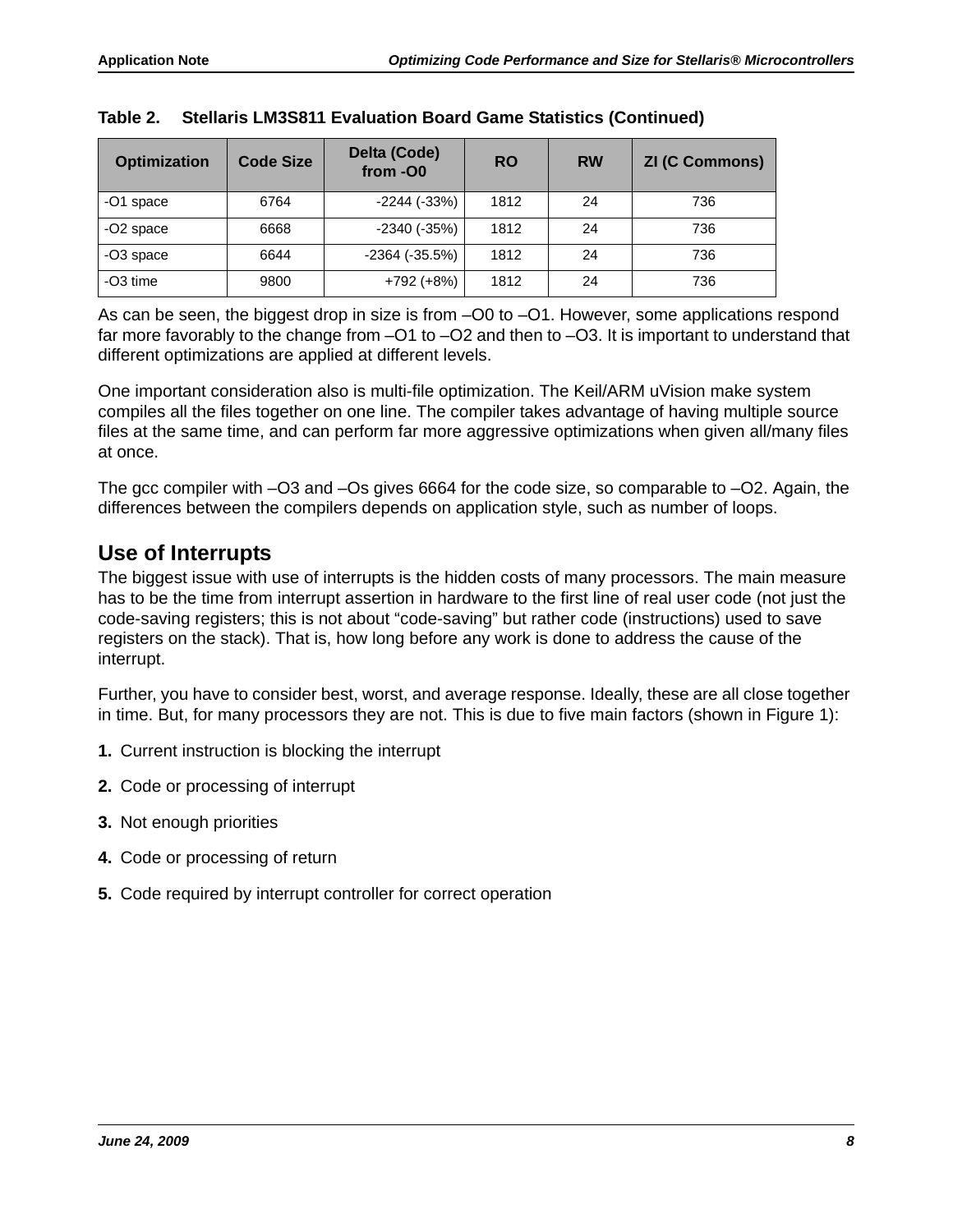<span id="page-8-0"></span>



Current instruction blocking the interrupt is based on slowest instruction, unless it allows abandon. For example, on an ARM7 or ARM9, an LDM/STM takes on the order of two cycles per word and is not interruptible. If the memory being accessed has wait states, you have to multiply that cost by the wait states. So, an 8-word transfer across a peripheral bus with four wait states (two for address and two for data) would go from 16 cycles to 48 cycles where the interrupt cannot be activated. Other processors have similar issues. On Stellaris parts, all multi-cycle instructions are abandoned on interrupt. LDM and STM (multi-cycle load and store) save which word they were on, and continue on return, so are volatile safe.

Processing overhead is often misunderstood or misleading. For example, on an ARM7 or ARM9, if you have exactly one interrupt (IRQ), your code only has to push five registers more than a normal function (that is what the \_irq keyword does). This would be only an additional 6 to 10 cycles on entry (and 6 to 10 more cycles on exit). But, if you have more than one interrupt, you must perform a number of instructions to change mode and preserve state. This must be done in assembly code for each ISR and adds approximately 48 to 58 cycles of overhead (depending on how many assumptions you are making). On a Stellaris part, the overhead is 12 cycles on preemption and 12 cycles on return from preemption (3 to 6 cycles if transferring to another interrupt that was pending). This 12 cycles involves the processor pushing the scratch registers and link registers, so the ISR is a normal C function. This means that after 12 cycles, the first instruction of user code will be executing.

Priority of interrupts is important at two times: once if more than one interrupt is asserted at the same time (rare) and the interrupt controller has to choose which to run, and once when an interrupt has already been chosen (is in overhead or is in ISR) and a new higher priority interrupt is asserted (see [Figure 2](#page-8-1)).

<span id="page-8-1"></span>

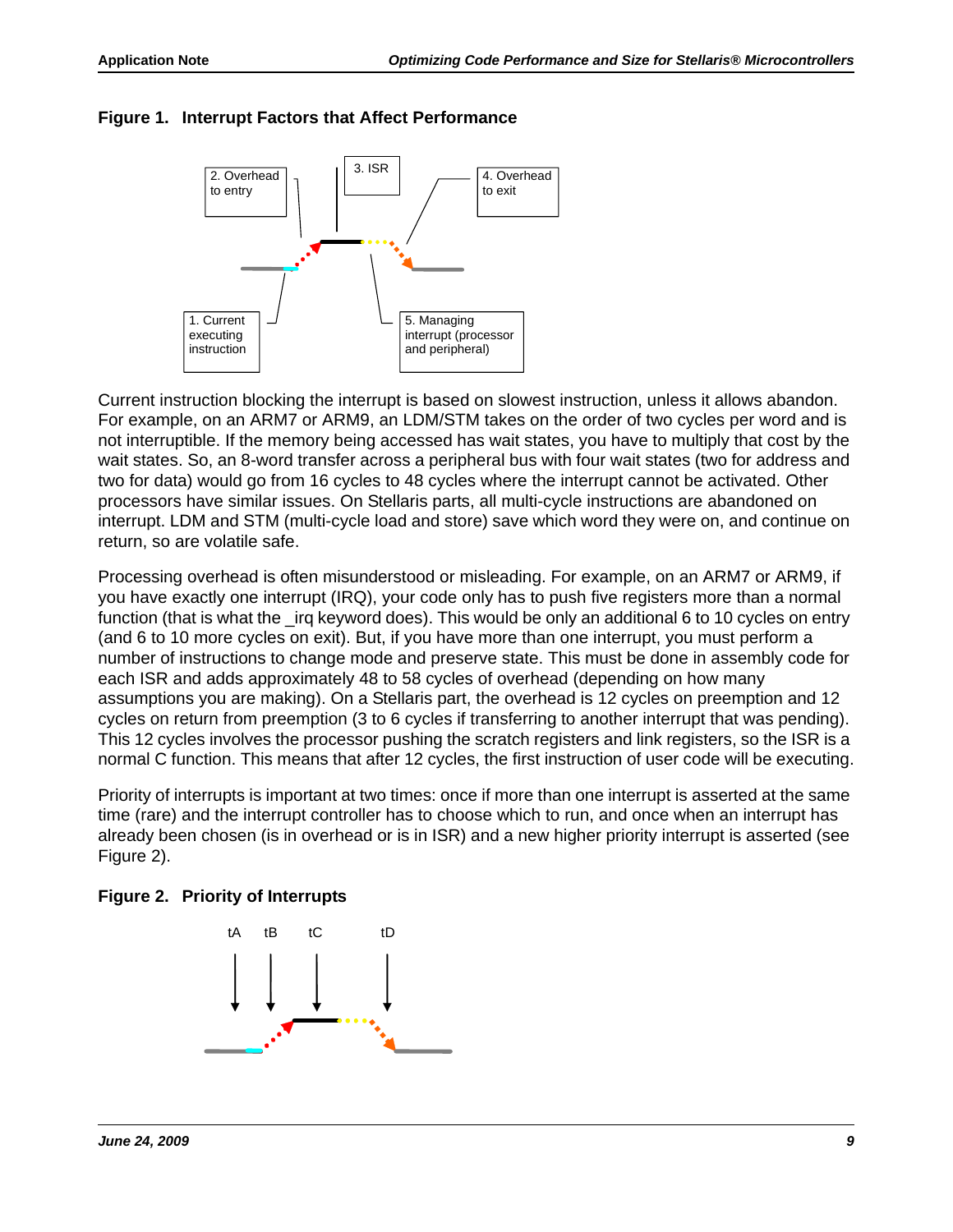The times shown are as follows:

- tA (when executing non-ISR instructions) can use priorities to select if more than one is pended at the same time
- $\blacksquare$  tB is when the interrupt overhead comes into play
- $\blacksquare$  tC is when in the ISR
- $\blacksquare$  tD is when exiting the ISR

For most processors, the higher priority interrupt cannot be serviced during tB or tD. For processors that cannot support nested interrupts, then the interrupt cannot be serviced during tC either. Unless extra work is done in each ISR, an ARM7 and ARM9 cannot service a second interrupt during any of tB, tC, or tD.

Stellaris parts have eight priority levels and can service interrupts in any of these points. If a higher priority interrupt comes in at time tB, it will switch to that one with no time penalty (uses same push of registers). If a higher priority one comes in at tC, it will preempt it. If a higher priority one comes in at tD, it will chain to it and avoid the register pops and pushes. Likewise, when a lower or equal priority interrupt is pended, it will chain on exit from the first, therefore saving the 12 cycles of exit and 12 cycles of entry work.

#### <span id="page-9-0"></span>**Critical Sections**

One other major factor for interrupt-based applications is critical sections. To avoid data race conditions and for other uses, interrupts are masked off by many applications and all RTOSs. This means both that interrupts are held off for this period of time, and that interrupts tend to stack up against the re-enable point. On Stellaris parts, priority masking may be used instead. This means that instead of disable interrupts, the application only masks off interrupts of a certain priority level and below, thereby allowing the higher priority ones to continue (they must not touch the protected data). To make this even faster, a special processor register is used, called **BASEPRI\_MAX**. This allows the application to read the mask level (**BASEPRI**) into a register, set **BASEPRI\_MAX** to the desired level, perform the critical section code, then restore the **BASEPRI** with the saved value. This contrasts with reading it, comparing to see if you will make more secure, and only setting if so. That is, **BASEPRI\_MAX** will not let you lower the priority, so it is safe to just write with the desired value.

An example of using **BASEPRI** is motor control. The motor control software runs completely as high priority interrupts. An RTOS or other application can run at the base level and lower priority interrupts, and not even critical sections will have any impact on the motor control ISRs.

#### <span id="page-9-1"></span>**Spin Locks**

One other mechanism used for access to data without critical sections is the spin lock (often a SWAP instruction). Instead of this expensive instruction, Stellaris parts have an "exclusive" instruction. An exclusive instruction allows access to a location in memory (byte, half, or word) such that the hardware prevents a store from being performed if some other code has already accessed it. This works by loading the value first, performing some operation on the value (such as setting a request bit), and then writing back. If any other code has accessed the location between the load and store, the store will indicate it was refused, and the code can try again. This allows for shared access to data without critical sections.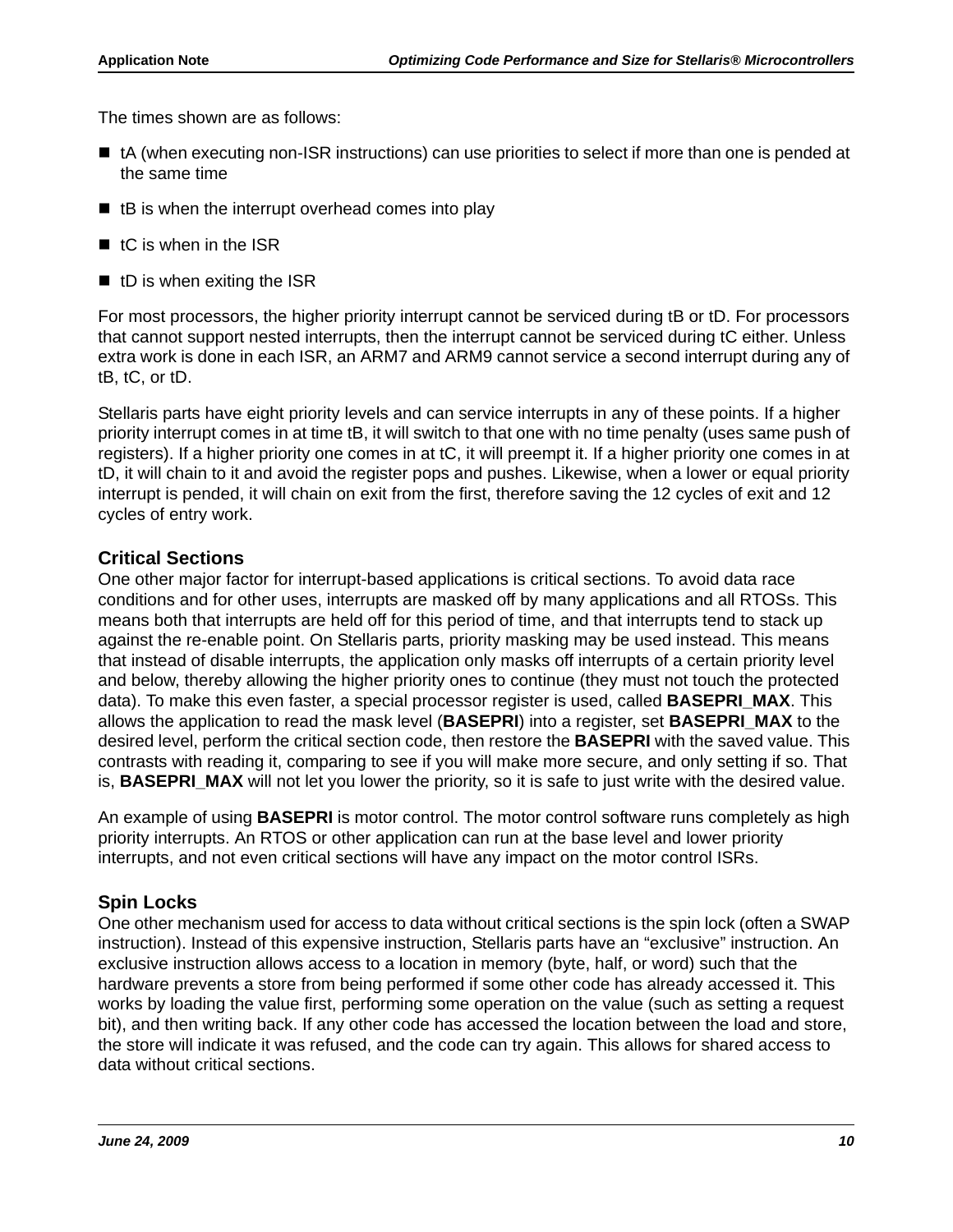### <span id="page-10-0"></span>**Size of Variables**

As mentioned in [Table 1](#page-3-1), use of variables larger than the processor is naturally comfortable with usually means many extra instructions and/or calls to functions. On 8-bit and 16-bit processors, this often means that anything larger than 16-bits (a short int) will have this effect. On Stellaris, only long long ints can cause this. However, the instruction set fully supports most long long operations inline using only one additional instruction. For example, long long add, uses ADD followed by ADDC. Likewise, subtract uses SUB and SUBB (borrow). Multiply has special operations to support 64-bit multiply. Only divide will require a callout, unless the result is into a 32-bit result.

When the local variables are smaller than the register size, then extra code is usually needed. On a Stellaris part, this means that local variables of size byte and halfword (char and short int respectively) require extra code. Since code ported from an 8-bit or 16-bit microcontroller may have had locals converted to smaller sizes (to avoid the too large problem), this means that such code will run slower and take more code space than is needed. Changing the locals to int/unsigned (or long and unsigned long) often saves 40% or more in code space. See[Table 3](#page-10-1) for a comparison.

| <b>Locals of size int</b> |                                                                                                          |    |                                  | Locals of size short int (half word) |                      |                    |                                    |  |
|---------------------------|----------------------------------------------------------------------------------------------------------|----|----------------------------------|--------------------------------------|----------------------|--------------------|------------------------------------|--|
|                           | typedef int BASE;                                                                                        |    |                                  |                                      | typedef short BASE;  |                    |                                    |  |
|                           | BASE foo (BASE last, BASE x, BASE y)                                                                     |    |                                  | BASE foo (BASE last, BASE x, BASE y) |                      |                    |                                    |  |
| 0:                        | 2300                                                                                                     |    | movs r3, #0                      |                                      |                      |                    | 0: $f04f$ $0c00$ mov.w ip, #0; 0x0 |  |
| 2: e002                   |                                                                                                          |    | b.n a <foo+0xa></foo+0xa>        |                                      | 4: e004 b.n          |                    | $10 < f$ oo+0x10>                  |  |
| BASE                      | $\pm$ ;                                                                                                  |    |                                  | BASE                                 |                      | $i$ ;              |                                    |  |
|                           | for $(i = 0; i < last; i++)$                                                                             |    |                                  | for $(i = 0; i < last; i++)$         |                      |                    |                                    |  |
|                           | $\mathbf{x} \;\; \texttt{+} \texttt{=}\;\; \left(\mathbf{y} \;\; \texttt{*} \;\; \mathbf{x}\right) \; ;$ |    |                                  |                                      | $x == (y * x);$      |                    |                                    |  |
| 4:                        |                                                                                                          |    | fb02 1101 mla r1, r2, r1, r1     |                                      |                      |                    | 6: fb02 1301 mla r3, r2, r1, r1    |  |
| 8:                        | 3301 adds r3, #1                                                                                         |    |                                  |                                      |                      | a: f10c 0c01 add.w | ip, ip, #1 ; 0x1                   |  |
| a:                        | 4283 cmp r3, r0                                                                                          |    |                                  |                                      |                      | e: b219 sxth       | r1, r3                             |  |
|                           |                                                                                                          |    | c: $dbfa$ $blt.n$ $4 < foo+0x4>$ |                                      | 10: fa0f f38c sxth.w |                    | r3, ip                             |  |
| e:                        | ebc2 0001 rsb                                                                                            |    | r0, r2, r1                       |                                      | 14: 4283             | cmp                | r3, r0                             |  |
|                           | $return(x-y);$                                                                                           |    |                                  |                                      |                      | 16: dbf6 blt.n     | $6 <$ foo+0 $x6$ >                 |  |
|                           |                                                                                                          |    |                                  |                                      | 18: ebc2 0001        | rsb                | r0, r2, r1                         |  |
| 12:                       | 4770                                                                                                     | bx | lr                               |                                      | 1c: b200             | sxth               | r0, r0                             |  |
|                           |                                                                                                          |    |                                  |                                      | $return(x-y);$       |                    |                                    |  |
|                           |                                                                                                          |    |                                  |                                      |                      |                    |                                    |  |
|                           |                                                                                                          |    |                                  | 1e:                                  | 4770                 | bx                 | lr                                 |  |

#### <span id="page-10-1"></span>**Table 3. Comparison of Variable Sizes**

The simple algorithm of a loop has added 12 extra bytes to a function of 20 bytes. Worse, it has added two extra cycles to each iteration of the loop (which is a five-cycle loop to start with). In other words, changing existing code to move from use of short and unsigned short locals to int and unsigned saves size and improves performance by large and unexpected amounts.

Note that the same example with ARM7 and ARM9 using Thumb code is 28 bytes with integers (but much slower) and 40 bytes with shorts. The extra 12 bytes for the short ints for Thumb is due to using shift-left and then shift-right to sign or unsign extend, so four extra cycles per loop.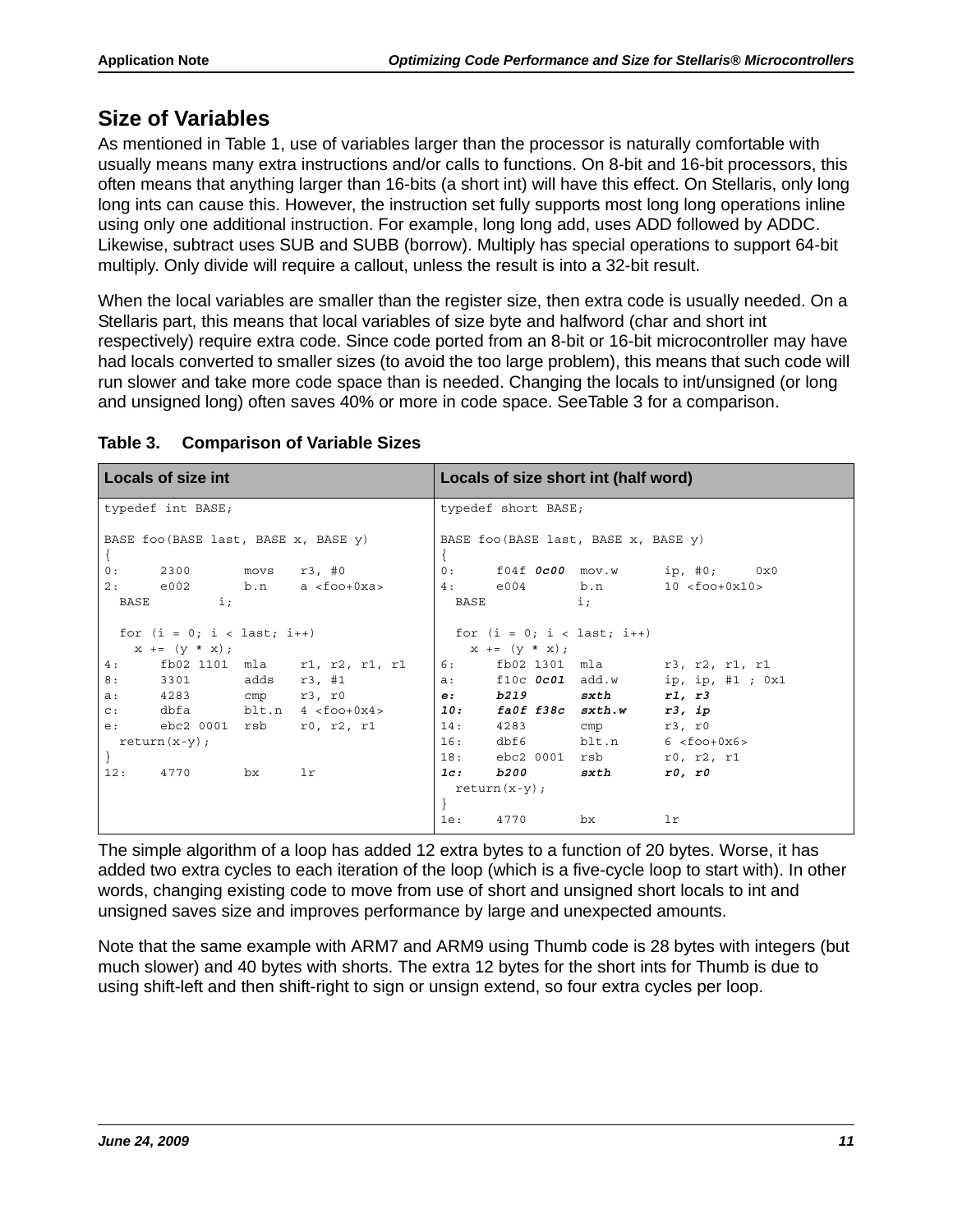## <span id="page-11-0"></span>**Use of Global Variables**

Globals and statics use SRAM, and if initialized, use flash as well (the initial value is stored in flash to be copied in at startup). Obviously, if the data must be persistent, then globals are the only option; but, static variables (static to a module) may be more optimal in terms of code size (less reloading).

Further, be aware that the compiler and linker may or may not group globals of the same size. For example, having declarations: "char c1; int x; char c2;" may result in three bytes of waste after c1 (since x has to be aligned to a word). Also be aware that statics tend to be grouped, and some compilers (for example, Keil/ARM) tend to recognize the offset relationship, so avoid extra "literal loads" to get the address of the variables (when used in the same function) and avoid wasted flash to hold the extra literals. That is, in the example of c1/c2/x, the compiler would group c1 and c2 together (at base+0 and base+1) and then x (at base+4); if all three were used in one function, the address of the lowest would be loaded into a register, and then each would be accessed as offsets. For example, using:

```
LDR R0, base ; load base address for c1, c2, and x from "literal"
 LDR R3,[R0,#0] ; load c1
 LDR R4,[R0,#1] ; load c2
 LDR R5,[R0,#4] ; load x
```
#### <span id="page-11-1"></span>**Aliasing and Global Reload**

Compilers have to assume globals have been modified across function calls, so must reload around calls. This means extra instructions. An example is shown below using the GCC compiler and –O3 optimizations.

| C Code                | <b>Asm Code</b>                     |         |                   | <b>Explanation</b>      |
|-----------------------|-------------------------------------|---------|-------------------|-------------------------|
| extern int $x_i$      | $X++;$                              |         |                   |                         |
| $extern void bar()$ ; | 4908<br>0:                          | ldr     | r1, [pc, #32]     | $R1 = \&x$              |
| int func(int i) {     | <b>b500</b><br>2:                   | push    | $\{1r\}$          |                         |
| $X++;$                | 680b<br>4:                          | ldr     | $r3$ , $[r1, #0]$ | $R3 = x$                |
| if (i)                | b081<br>6 :                         | sub     | sp, #4            |                         |
| $x * = 2;$            | 3301<br>8:                          | adds    | r3, #1            | $R3 = x++$              |
| else                  | 600b<br>a:                          | str     | r3, [r1, #0]      | $x = R3$                |
| $x * = 3;$            | 005a<br>$C$ :                       | lsls    | r2, r3, #1        | $R2 = x*2$              |
| $bar()$ ;             | if (i) $x * = 2$ ; else $x * = 3$ ; |         |                   |                         |
| return(x);            | <b>b108</b><br>e:                   | cbz     | r0, 14            | if (!i) branch          |
|                       | 10:<br>600a                         | str     | r2, [r1, #0]      | $x = R2$ (should share) |
|                       | e001<br>12:                         | b.n     | 18                | branch around           |
|                       | 4413<br>14:                         | add     | r3, r2            | $R3 = x*3 (x*2 in R2)$  |
|                       | 16:<br>600b                         | str     | $r3$ , $[r1, #0]$ | Store (should share)    |
|                       | $bar()$ ;                           |         |                   |                         |
|                       | 18:<br>f7ff                         | fffe bl | $0$ <bar></bar>   | Call                    |
|                       | 4b01<br>1c:                         | ldr     | $r3$ , $[pc, #4]$ | Reload &x               |
|                       | 6818<br>1e:                         | ldr     | r0, [r3, #0]      | Reload x                |
|                       | return(x);                          |         |                   |                         |
|                       |                                     |         |                   |                         |
|                       | <b>b001</b><br>20:                  | add     | sp, #4            |                         |
|                       | 22:<br>bd00                         | pop     | $\{pc\}$          |                         |

As can be seen in the example, the value of "x" is reloaded. In this case, the &x is also reloaded, although that is simply a trade-off of pushing an extra register (for example, R4) to hold its address. Since a push and a pop of R4 is likely the same cost as the LDR to load the address, no advantage.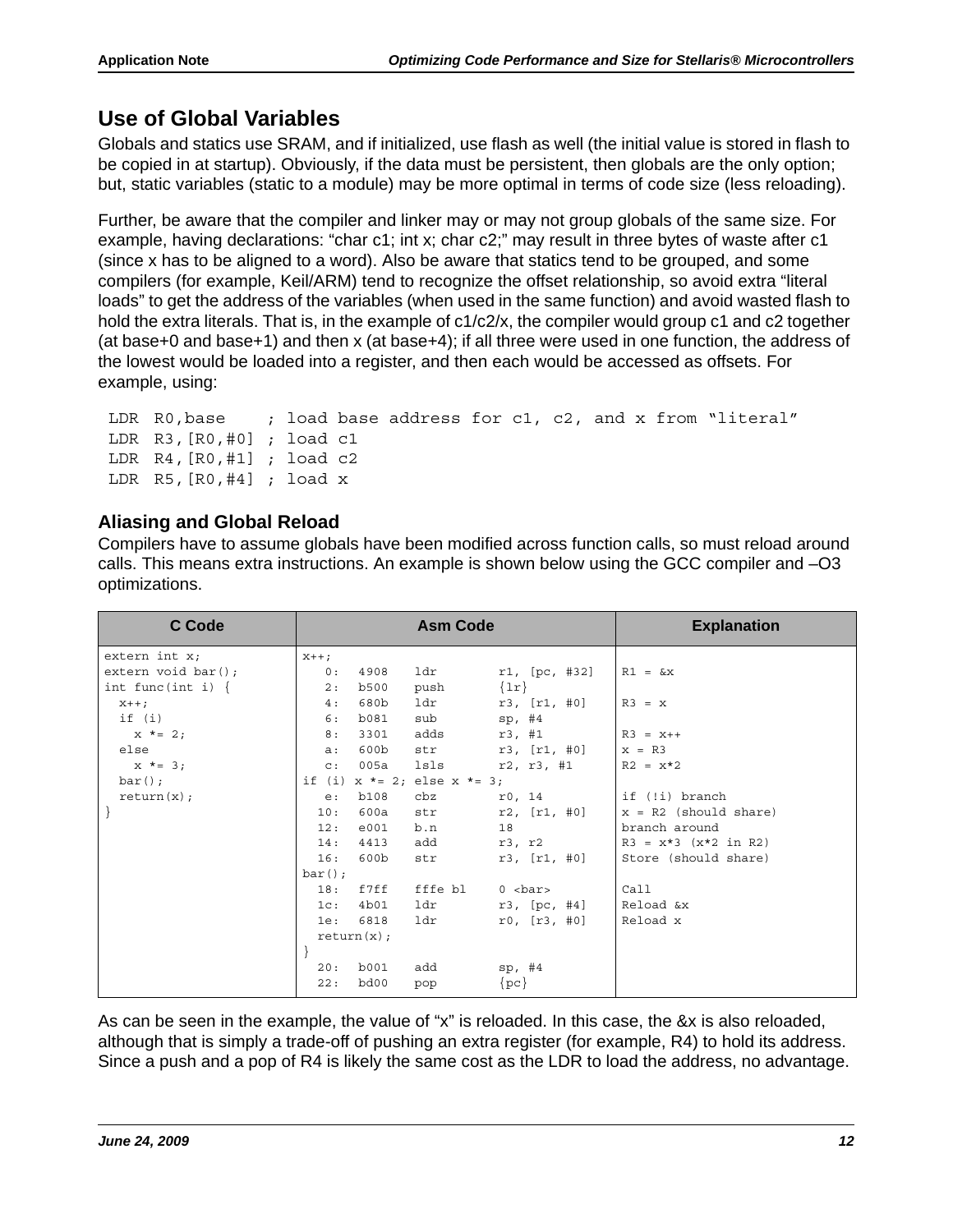The important point is that reloading x is needed around a function, unless it knows for sure that the function does not modify x (directly or indirectly through a pointer—called aliasing).

**Note:** Note: the code shown is less efficient than it should be. The Keil/ARM compiler avoids the two stores (shares them).

Any of the compilers would have generated more efficient and space compacted code if ?: had been used, and in the right way. If the if line had been " $x = i$  ? 2 : 3;", all the compilers would use ITE instead of CBZ and B (branch) and would use one STR. This is an area where the coding style can significantly affect the generated code.

The first store is a choice that compilers make due to aliasing. Some compilers have an optimization extension to allow anti-aliasing support. This should only be used with care, as a pointer pointing to x would not see the correct value.

#### <span id="page-12-0"></span>**Use of Locals to Avoid Excess Loads and Stores**

If a lot of work is being done on a global variable, it will be smaller and faster if a local variable holds its value and stores it back at the end. So, in the example above, if a line was added "int  $x = x$ ", at the top and all the work was on  $x$ , then at the end, " $x = |x|$ " was added, the code would only operate on registers and only perform one load and one store.

Note that local variables initialized with a small constant are often cheaper in space and performance because the compiler can generate a MOV instruction versus a LDR instruction.

### <span id="page-12-1"></span>**Const Types**

Most people assume that enum constants (for example, "enum colors {red=1,blue=2,green=3};"), #defines (for example, "#define RED=1"), static consts (for example, "static const int red=1;"), and global consts (for example, "const int red=1;") all behave the same way.

In fact, enum and define constants are pure constants. The compiler uses a MOV when possible, else load from a Flash "literal" (note that there may be more than one of these, so that may be wasteful of Flash).

Generally, static const is also treated the same way. That is, since the source file is the only scope, the compiler may choose to never allocate space for it, and just use MOV if small enough of a value. Equally, a static const array is always stored in flash.

A global const is more complex. The first problem is that C (unlike C++) allows a global const to be declared const in one source file and not const in another. As a result, it may end up in SRAM (with an init copy from flash if not 0). If the global const is initialized in the source file (defined), then the compiler may treat as a true constant (with the init value), but will likely still have to allocate to memory (since it does not know if used elsewhere).

### <span id="page-12-2"></span>**Taking Address of Local Variables**

Local variables are only allocated to the stack if they have to be. Most compilers keep them in registers (or nowhere when not needed), unless you take their address. Keeping them in registers (and sharing a register between different ones not used at the same time) gives big gains in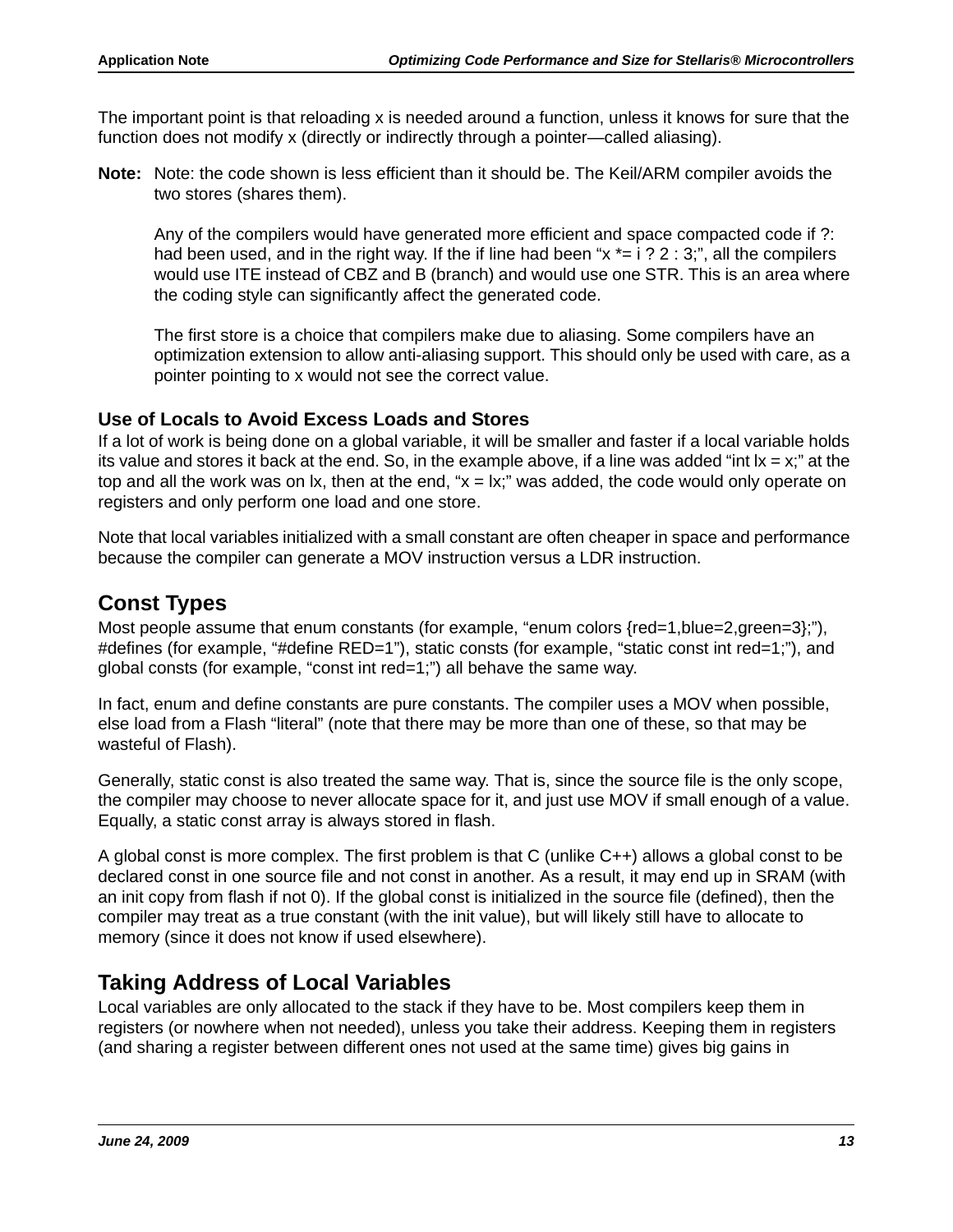performance (not having to do loads and stores) and saves memory. Taking the address of a local forces it to the stack. An example of two coding approaches shows this:

```
 int x, y, *pxy;
   ...
        pxy = test ? &x : &y; ...
 variable = *pxy - delta;
```
The above is not uncommon as a technique. But, if pxy was not used and the last line was:

```
variable = (\text{test} ? x : y) - \text{delta};
```
the result would usually be much faster code. This is because x and y are likely cached in registers and so this is a conditional MOV. In the previous case, stack is allocated for x and y, even if not needed, and the reference to \*pxy requires a load (or two if pxy is not in a register).

### <span id="page-13-0"></span>**Accessing Peripherals (at Fixed Address)**

The best way to access peripheral registers in C is unfortunately dependent on the processor and compiler. The traditional approach has been casted constants of the form:

#define UART\_REG1 \*((volatile unsigned\*)0x40000100))

The advantage, in theory, is that the compiler knows the constant and so can generate it with a MOV instruction. Unfortunately, this rarely works with peripheral addresses. So, the constant 0x4000100 would be stored in flash and loaded (for example, "LDR R0,[PC,#30]"). With many such registers, many such literals get stored and loaded from. So, reading three registers in a row may very well cause six loads (three loads of the constant and three loads from the registers).

Another traditional approach is a global or static pointer. This means you have accesses of the form:

```
status = ptr peripheral [UART REG STATUS];
```
In the above example, ptr\_peripheral is a pointer to the peripheral space (or just one peripheral). If ptr peripheral is a static const pointer to a volatile location (so pointer is const, what it points to is volatile), it should behave the same as the casted constant pointer example above (UART\_REG1). If it is not a const, then this will cause three loads to read one register: get the address of the global, read the global, and read the register.

Another approach is a global (volatile) structure or array which is positioned at link time. The main question is whether the compiler of choice allows this. All compilers can support this concept, but not all evaluation versions will. The most common way to do this is with attribute , such as:

volatile UART DEF uart0 attribute ((section("uart0 section")));

It is then necessary to use the linker (for example, scripting) or an assembly file to position section uart0 section.

Note that the positioned structure still requires literals to be used as in the UART\_REG1 example.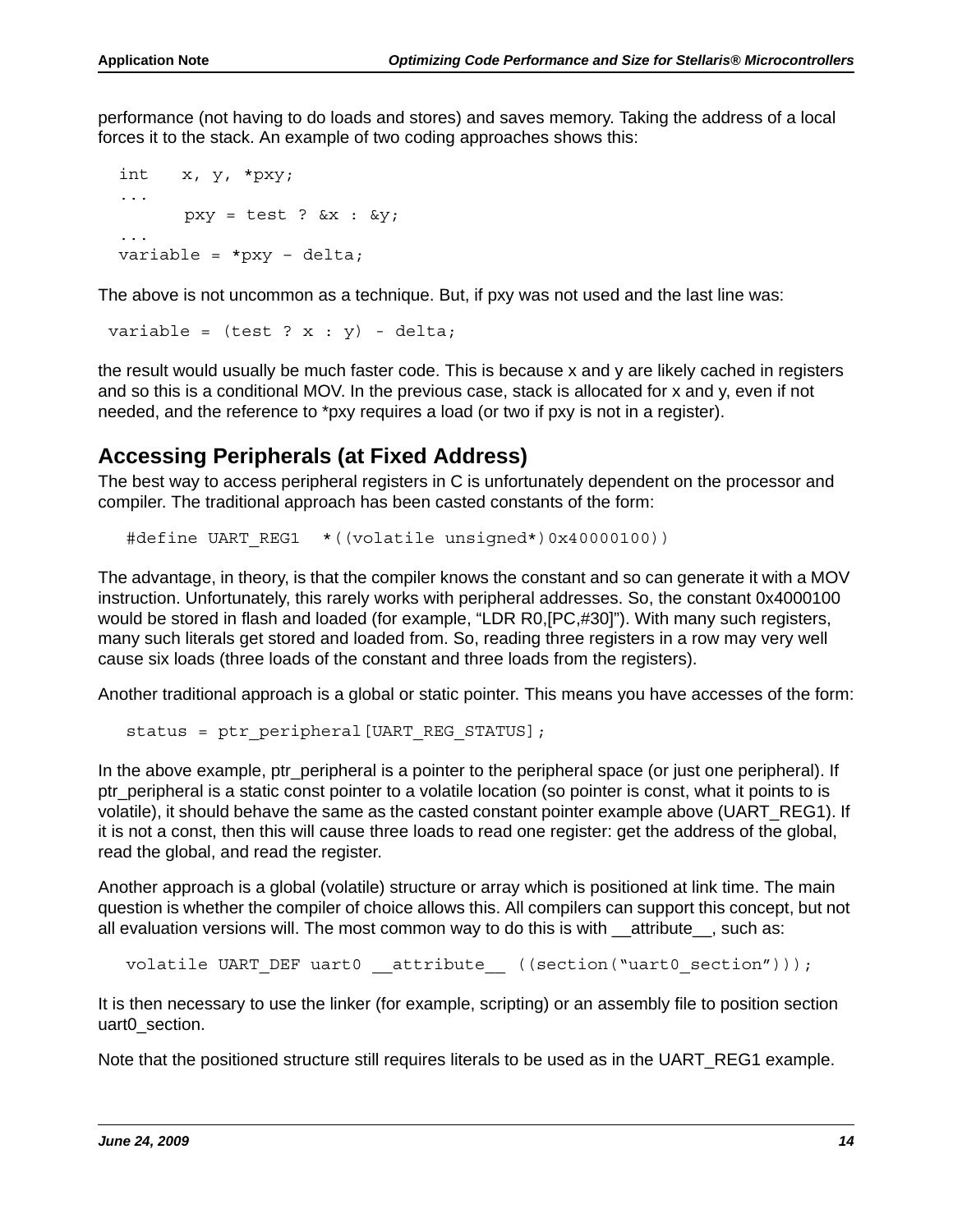One other approach is a local pointing to a structure:

```
void UartReadyISR(void) {
  // normally use a define or static const
  volatile UART DEF *uart = 0x40000100;
  if (uart->status_reg)
```
This approach is instructing the compiler to cache the address base and so will generally generate small and fast code for most compilers.

[Table 4](#page-14-0) compares the code generation of GCC and Keil/ARM using the same function (see below), but with different methods to access the peripheral registers. Both were compiled with -O3 and space focused optimization (-Os for GCC).

The results are shown in terms of code size; additionally, read-only data size (Flash) and data (RAM) is shown if not 0 additional.

**Method GCC (Q107) Keil/ARM** #define constants (casted)  $\vert$  0x30 bytes, 3 literal loads  $\vert$  0x2C bytes, uses MOV (faster) Static const pointer to scalar (e.g. unsigned) Same Same Same Static const pointer to structure  $\vert$  0x28  $\vert$  Same Global const pointer to scalar  $\vert$  0x30 bytes + 4 for rodata  $\vert$  Same. but only if whole program analysis Global const pointer to structure  $\vert$  0x28 bytes + 4 for rodata  $\vert$  Same Global pointer to scalar or structure  $0x2C$  bytes  $+4$  for data  $+4$  for rodata  $0x24$  bytes  $+4$  for data  $+4$  for rodata Structure mapped over peripherals 0x28 0x28 0x24, but not possible with evaluation version Local pointer to structure (local per function) Same Same, but allowed on evaluation version

<span id="page-14-0"></span>**Table 4. Code Generation Comparison**

As stated earlier, local pointers to structures are the smallest for both compilers. But, local structure pointers are more work to retrofit.

Structure overlaid on the peripheral is also the smallest. But, it has some issues:

- $\blacksquare$  It is not possible on the evaluation version of the Keil tools.
- If it requires adding a linker command or memory file to position the structure.
- The Keil non-evaluation version would allow use of \_\_at to position, but that is not portable to GCC.

If compiler portability is not an issue, then the Keil use of a MOV instruction with #define and const pointers is faster and on average will not be much larger (however, the small example is larger by 8 bytes).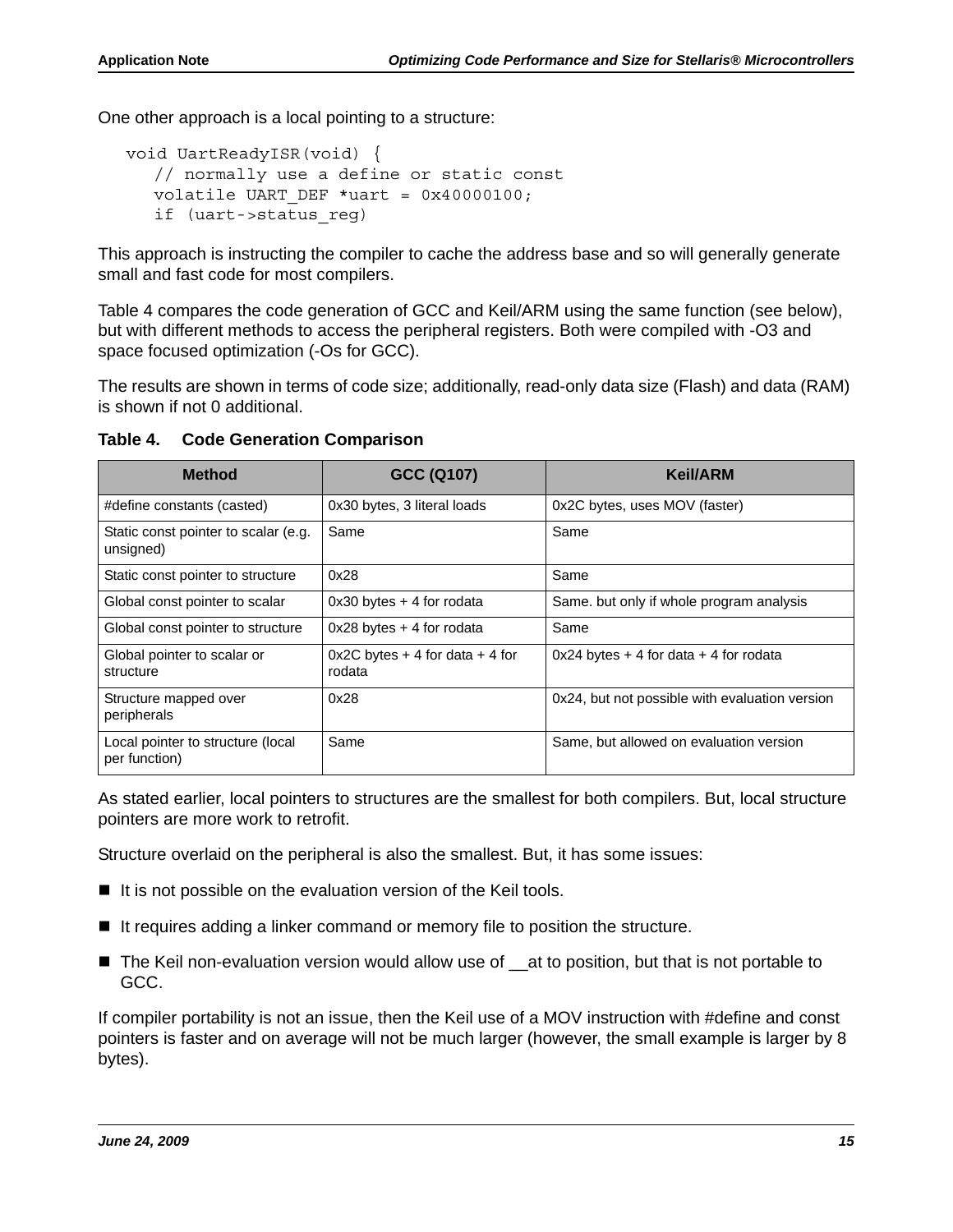| <b>Function Example</b> | <b>Example of Methods</b>                           |  |  |
|-------------------------|-----------------------------------------------------|--|--|
| void MyRegISR(void) {   | #ifdef USE_RAW_CONST                                |  |  |
| SETUP_LOCAL             | #define MY_REG1 (*((volatile unsigned*)0x40000100)) |  |  |
|                         | #define MY_REG2 (*((volatile unsigned*)0x40000104)) |  |  |
| if $(MY_REG1 != 0)$     | #define MY_REG3 (*((volatile unsigned*)0x40000120)) |  |  |
|                         | #define SETUP_LOCAL // do nothing                   |  |  |
| $MY\_REG2 = 0x20;$      | #endif                                              |  |  |
| while $(MY \nREG1--)$   |                                                     |  |  |
| $MY$ REG3 = 0x11;       | #ifdef USE_STATIC_CONST_PTR                         |  |  |
|                         | static volatile unsigned * const ptr_peripheral =   |  |  |
|                         | (volatile unsigned*) $0x40000100$ ;                 |  |  |
|                         | #define MY_REG1 ptr_peripheral[0x00]                |  |  |
|                         | #define MY_REG2 ptr_peripheral[0x04/4]              |  |  |
|                         | #define MY_REG3 ptr_peripheral[0x20/4]              |  |  |
|                         | #define SETUP_LOCAL // do nothing                   |  |  |
|                         | #endif                                              |  |  |

### <span id="page-15-0"></span>**Use of C Standard Library**

As explained in [Table 1,](#page-3-1) the standard C library was not designed for embedded systems. Even with great effort from compiler vendors, the library tends to be much larger than warranted for normal embedded applications. Some vendors have reduced libraries, usually by cutting out features not used by embedded systems.

Some library functions are good to use and have usually been optimized. But, care must be taken. Generally, any functions that do not set errno and do not use the heap and do not imply persistent memory are okay to use. Memcpy() and other memory and string moving operations are usually quite compact for what they do, and are usually much faster than doing the same work in C.

DriverLib allows for peripheral access, but also debug uses, such as a printf() replacement.

RTOS vendors usually provide a subset of the C runtime library, as they provide their own memory and device concepts.

## <span id="page-15-1"></span>**Asm() Inserts**

#### <span id="page-15-2"></span>**Asm with Keil/ARM**

The Keil/ARM compiler does not support asm() inserts anymore. This means that you have to use one of the following:

- Built-in "intrinsics", which provide ways to insert special instructions and actions into the code directly. Examples such as \_\_rbit (reverse bit), \_\_rev (reverse bytes in a word, such as needed for network use) allow for direct insertion for most optimal code.
- \_\_asm tagged functions. This means you write a function in assembly code and call it from your application.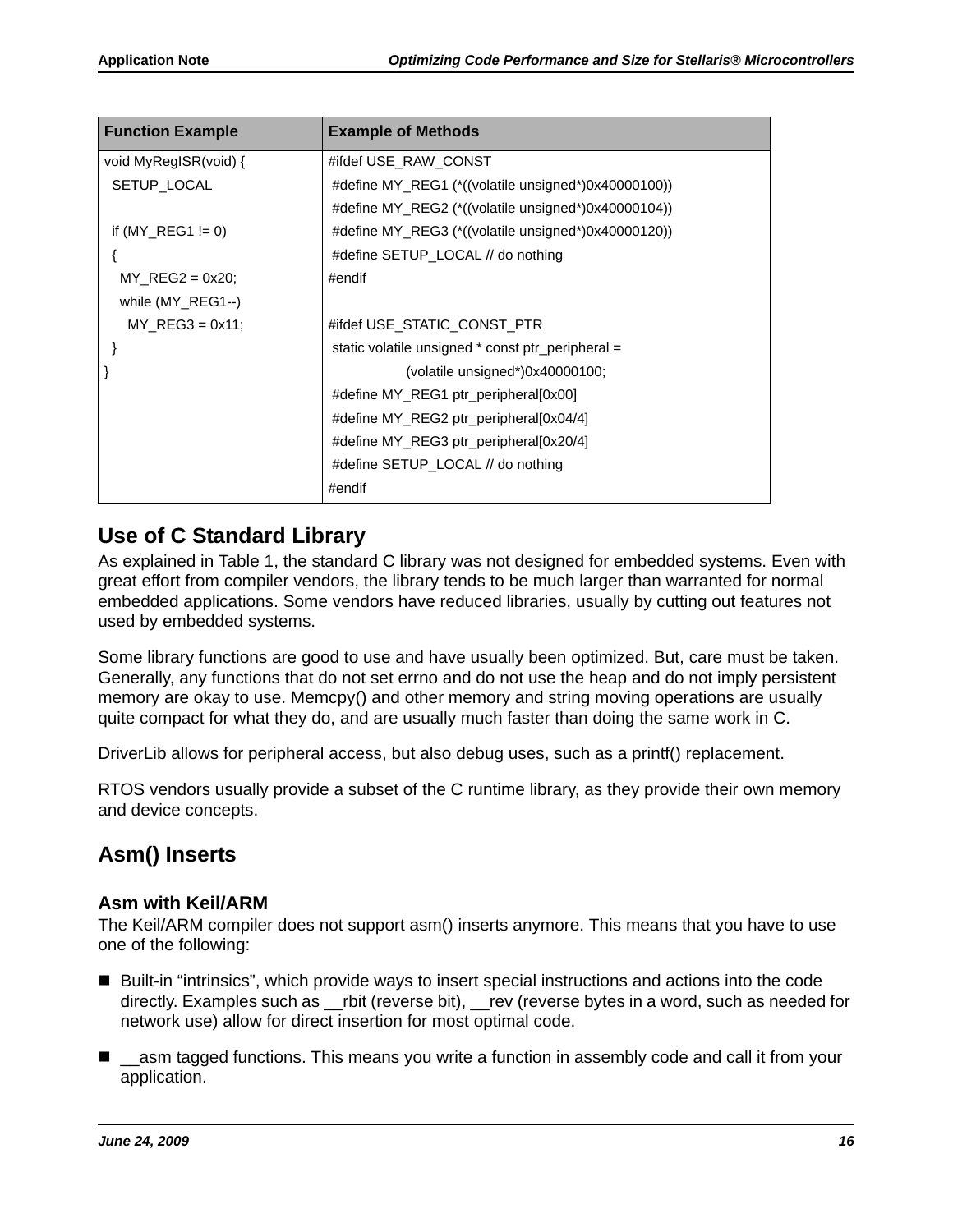The built-in intrinsics are optimal (when available) as the compiler does not treat them as calls. It knows what registers it can apply to them and what registers will be affected. So, it can use them without affecting optimizations.

The \_\_asm tagged functions allow for functions to be written and then called from C. The functions must follow the calling conventions to work (for example, the first four parameters in R0, R1, R2, and R3, return in R0). For larger functions, there is no issue, as the overhead of calling and returning is normal and expected.

When trying to insert a single 32-bit instruction or two 16-bit instructions, it is inefficient to pay for a call and return. The linker provides a (partial) solution (using the --inline switch). Any asm function which is 6 bytes long, with the last 2 bytes as "BX LR" is inlined to replace the BL call. That is, the call, which is a 32-bit instruction is replaced with the first 4 bytes of the function. This is not a perfect solution since the compiler will still have assumed the function would modify R0-R4, and R12. But, it is better than paying for a call and return. An example function would be:

```
asm int my_clz(unsigned word) {
 clz r0,r0
 bx lr
}
```
A call to this:

```
pos = my_clz(pri_bits);
```
Would be replaced with inline code, such as:

mov r0,r7 clz r0,r0 mov r4,r0

Note that if the built-in intrinsic clz were used, the code would look like:

clz r4,r7

Further, the compiler will likely have had to move some data out of R1, R2, R3, and maybe R12 before calling my\_clz.

#### <span id="page-16-0"></span>**Asm with GCC**

GCC has an advanced asm() insert model. This allows the definition to include details about what registers are input, output, and destroyed. This allows the compiler to insert asm() code without breaking optimizations.

The general form is:

asm(instructions : output : input : destroyed);

The instructions are one or more instructions (in quotes, separated by \n). The output and input allows specifying registers or memory to feed the instructions. The destroyed list indicates a register that has been modified and/or that memory has been changed (affects aliasing).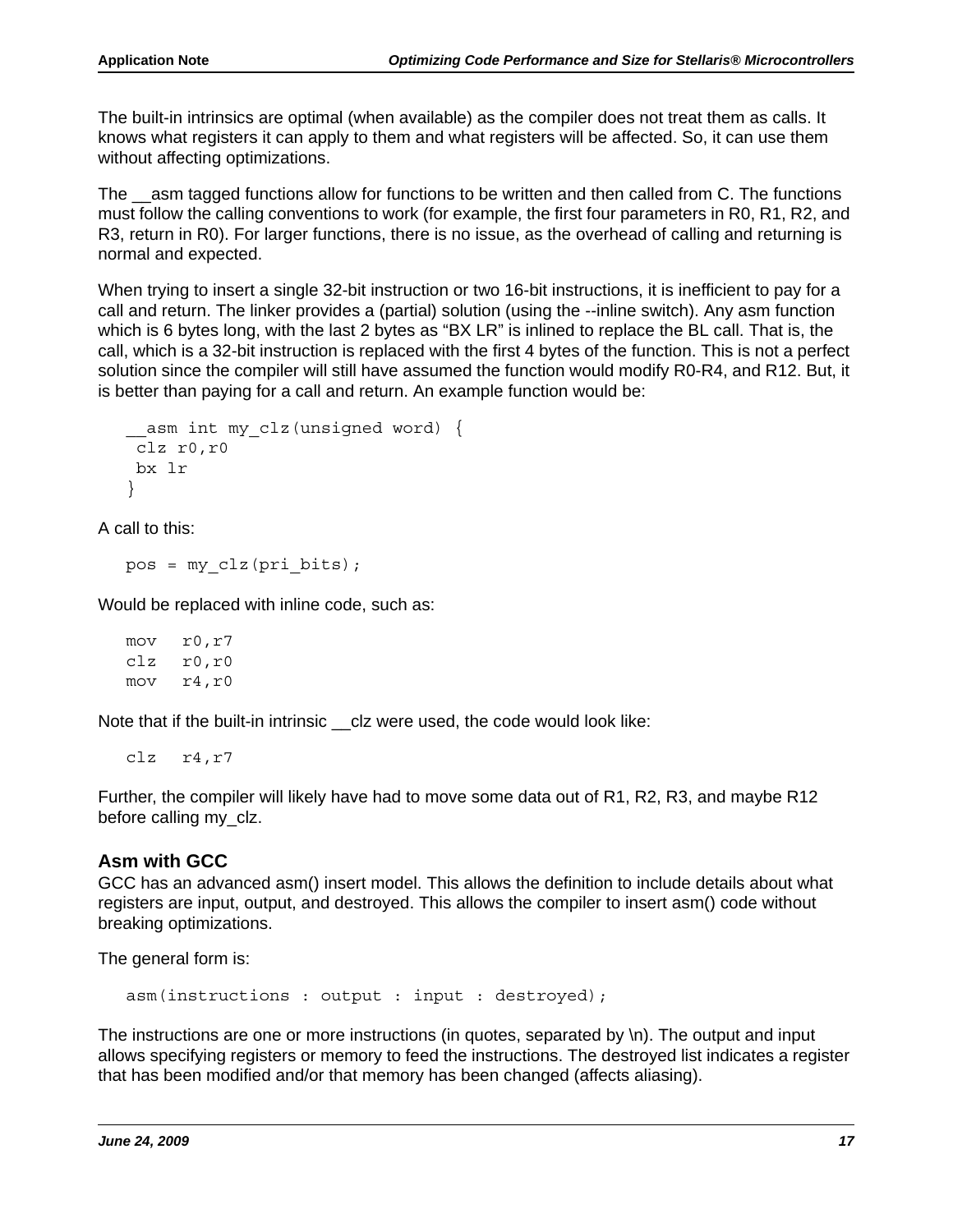An example is from the previous subsection:

asm("clz %0,%1": "=r" (pos): "r" (pri\_bits));

The above example is interpreted as follows:

- The clz instruction's first operand (destination) is replaced with variable pos ("=r" means register to write to).
- The clz instruction's second operand (source) is replaced with variable pri\_bits ("r" means register to read from).
- There are no destroyed registers.

From this, the compiler can use any register for the two operands, so would end up with code such as:

clz r4,r7

Where r4 is the pos variable and r7 is the pri bits variable.

A full description of the asm inline rules can be found on the Internet.

#### <span id="page-17-0"></span>**Floating Point**

No additional information is needed.

#### <span id="page-17-1"></span>**Volatiles**

It is important to understand where volatile goes in a variable declaration and a pointer:

```
volatile int x; \frac{1}{x} is in volatile memory
volatile int *_{p}; // p points to volatile memory
 int * volatile vp; // vp is a volatile pointer to non-volatile memory
volatile int* const cpv = \text{Smem}; // cpv is a const pointer to volatile memory
```
The vp case is rarely meaningful (peripherals are not normally pointers). The cpv case is useful for peripheral pointers, as explained in ["Accessing Peripherals \(at Fixed Address\)" on page 14](#page-13-0).

#### <span id="page-17-2"></span>**Back-to-Back Writes to Peripherals**

As explained in [Table 1 on page 4:](#page-3-1)

```
MyPeriph reg0 = x;
MyPeriph reg1 = y;
MyPeriph reg2 = z;
```
will often be less efficient than:

```
MyPeriph_reg0 = x;
 y = some computation
MyPeriph req1 = y;
 z = some computation
```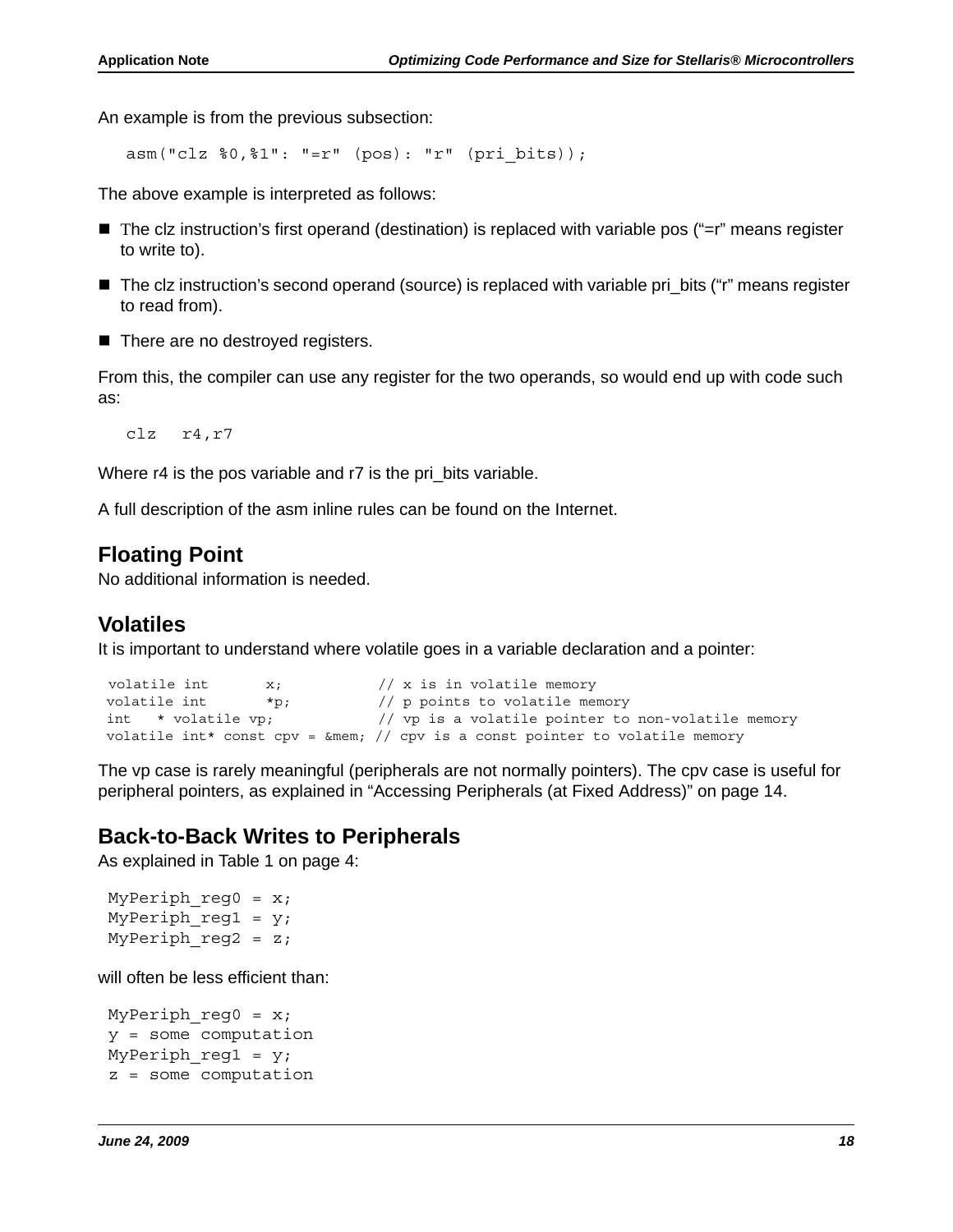MyPeriph reg2 =  $z$ ;

The reason is that stores can complete in the background on Stellaris. This means that the STR generally takes one cycle or two (depending on what precedes it) even if wait states. Stellaris does not add wait states to peripheral memory; many processors, including most ARM chips, run the peripheral bus slower and so cause wait states. However, APB buses take three cycles to perform a write. So, if two STRs are back-to-back, then the second one must wait for the first to complete. If other activity precedes the STR, it will not stall, as a store buffer will drain the operation out.

#### <span id="page-18-0"></span>**Immediate Use of Loads from Peripherals**

As explained [Table 1 on page 4](#page-3-1), code of the form:

```
x = MyPeriph~reg0; // x is localy = MyPeriph \text{ reg1};z = MyPeriph \text{reg2}; // now operate on x, y, and z
```
will usually be more efficient and may compress to LDM. Unlike the STR case, the processor has to wait for the load to complete no matter what. So, back-to-back LDRs (and an LDM) optimize the time by pipelining the address generation. So, it is better to keep loads together when possible.

## <span id="page-18-1"></span>**Recursion**

No additional information is needed.

#### <span id="page-18-2"></span>**Many Small Functions**

A strategy commonly used with 8-bit and 16-bit processors is to break up functions into many small functions. The purpose is three-fold:

- Most 8-bit and 16-bit compilers are not optimal and code generation gets worse as the function size and complexity increases. When small functions, the compiler can often "see" how to generate the smallest code.
- **B** Because these are not usually real stack-based machines, the need for too many local variables causes use of slow memory and slower instructions.
- Some of the functions can be rewritten in assembly language to get smaller size or better performance.

None of these strategies apply to 32-bit processors. For Stellaris parts, moderate to large size functions are more efficient since they provide many opportunities for register reuse, amortize stack push/pop operations, amortize call/return overhead, allow for full use of the register set, and allow for other optimizations.

So, it is best to put functions back to the way they normally should be to get the best size and performance.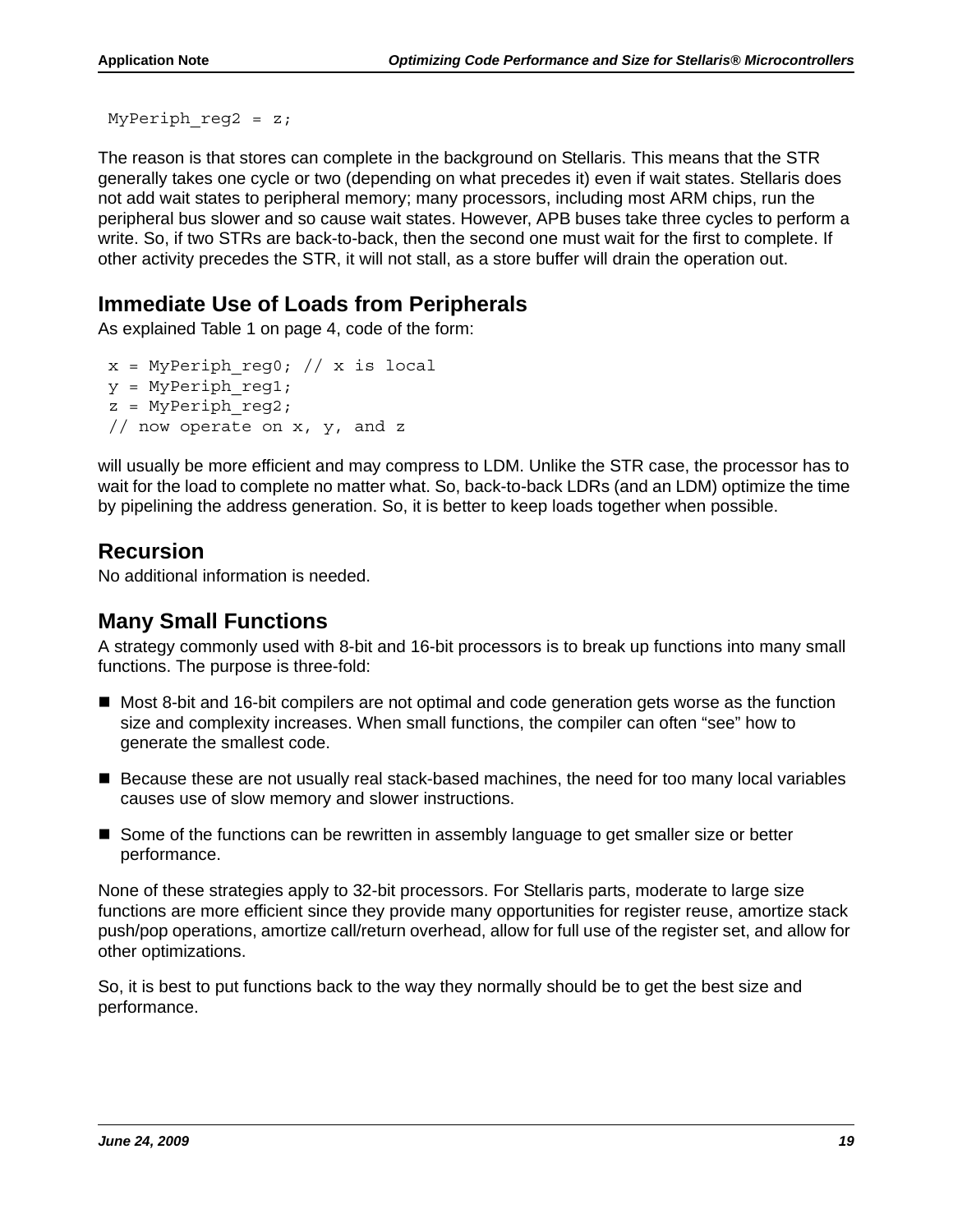## <span id="page-19-0"></span>**Too Many Function Parameters**

As explained in [Table 1 on page 4,](#page-3-1) the optimal number of function arguments is four or less scalar/ pointer variables. This allows for pure register passing.

## <span id="page-19-1"></span>**Conclusion**

There are many factors that affect performance and size for Stellaris microcontrollers. By looking through the factors discussed in this application note, it is often possible to find quick changes that can yield large improvements in size and/or performance. Further refinements can then be used as the application develops.

## <span id="page-19-2"></span>**References**

The following documents and source code are available for download at www.luminarymicro.com:

- *Stellaris LM3Snnn and Stellaris LM3Snnnn microcontroller data sheet*, (where nnn or nnnn is the device number) Publication Number DS-LM3Snnn or DS-LM3Snnnn
- Stellaris Family Peripheral Driver Library
- Stellaris Family Peripheral Driver Library User's Manual, publication PDL-LM3S1968